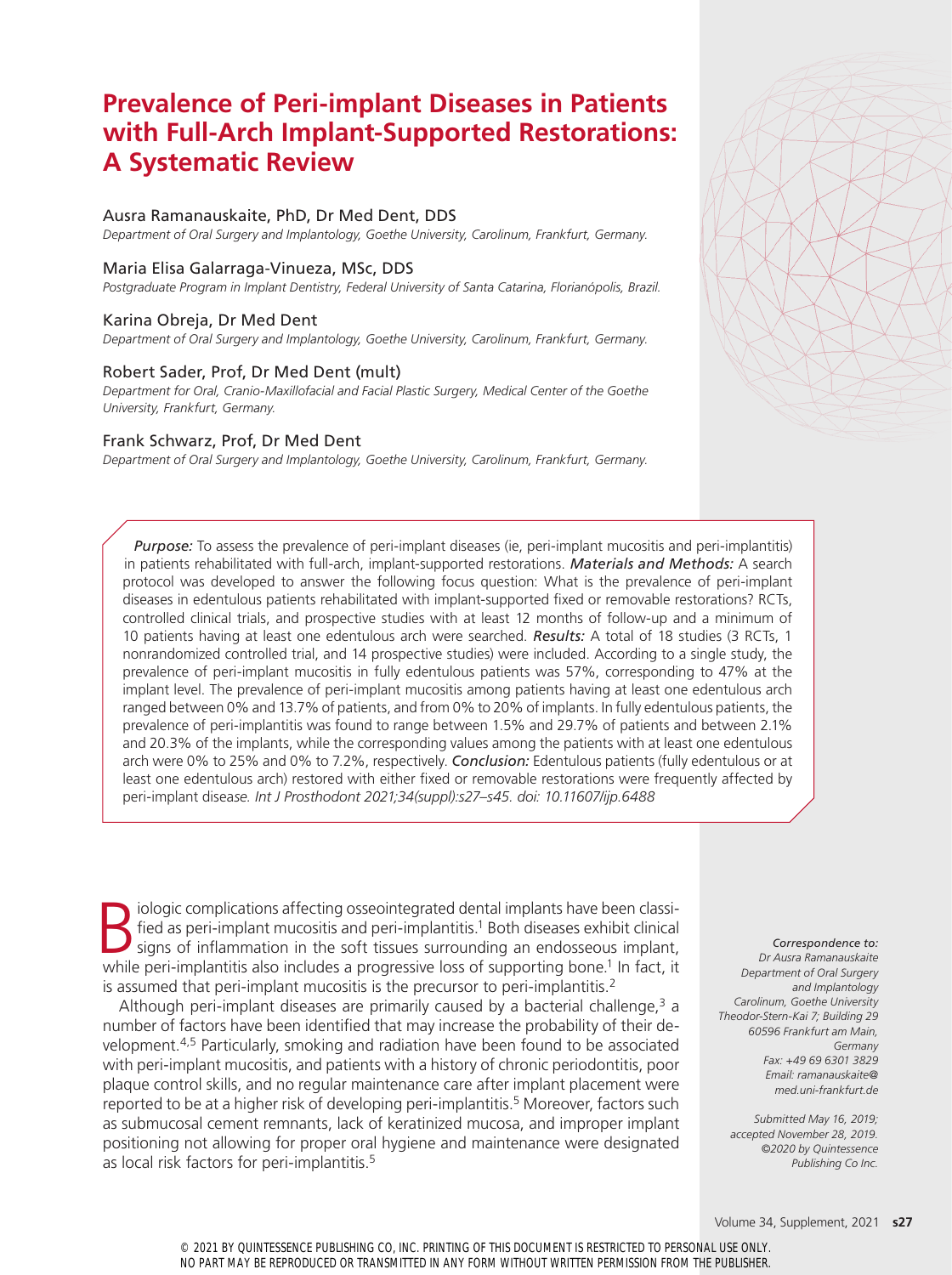

Previous clinical studies have demonstrated that the microbial compositions of the neighboring teeth resemble the composition found at the peri-implant sulcus.6–8 Furthermore, the presence of inflammation around teeth was shown to be associated with periimplantitis around the neighboring implants.<sup>6</sup> Considering the fact that chronic periodontitis is a risk factor for peri-implantitis, some studies have claimed that the colonization of dental implants by periodontopathogens in partially edentulous patients could increase the risk of peri-implantitis occurrence.9,10 As a consequence, it might be hypothesized that the occurence of periimplant disease may differ between partially and fully edentulous patients.10,11

Therefore, the aim of this systematic review was to assess the prevalence of peri-implant diseases (ie, periimplant mucositis and peri-implantitis) in patients rehabilitated with full-arch implant-supported fixed or removable restorations.

# **MATERIALS AND METHODS**

The review protocol was developed according to the PRISMA (Preferred Reporting Items for Systematic Review and Meta-Analyses) statement.<sup>12</sup>

### Focus Question

The following question was developed according to the PICO (population, intervention, comparison, and outcome) formulation: What is the prevalence of periimplant diseases (ie, peri-implant mucositis and periimplantitis) in edentulous patients rehabilitated with implant-supported fixed or removable restorations? The components were as follows:

- Population: patients with at least one edentulous arch
- Intervention: rehabilitation with complete implantsupported fixed or removable restorations in mandible or maxilla
- Comparison: not applicable
- Outcome: prevalence of peri-implant mucositis and peri-implantitis

### Search Strategy

Two electronic databases (MEDLINE via PubMed and the Cochrane database) were searched for relevant articles published up to February 1, 2019. The search was limited to studies in humans and in the English language.

In addition, a hand search was performed including reference lists of all full-text articles and the following scientific journals: *Clinical Oral Implants Research*, *Clinical Implant Dentistry and Related Research*, *European Journal of Oral Implantology*, *Implant Dentistry*, *The International Journal of Oral & Maxillofacial Implants, The International Journal of Periodontics & Restorative*  *Dentistry*, *Journal of Clinical Periodontology*, *Journal of Oral Implantology*, *International Journal of Oral & Maxillofacial Surgery*, *Journal of Periodontology*, *Journal of Prosthetic Dentistry*, *The Open Dentistry Journal*, and *Journal of Implant and Advanced Clinical Dentistry*.

The following search terms were used:

- Population: edentulous jaws [Mesh term] OR edentulous maxilla [Mesh term] OR edentulous mandible [Mesh term] OR edentulous ridge [Mesh term] OR complete edentulism [Mesh term]
- Intervention: dental prostheses, implant supported [Mesh term] OR implant supported dentures [Mesh term] OR implant [Mesh term] OR overdenture [Mesh term] OR overdentures [Mesh term] OR complete dentures [Mesh term] OR full arch [Text word] OR fixed complete prostheses [Text word]
- Outcome: periimplantitis [Mesh term] OR periimplantitis [Text word] OR peri-implant infection [Text word] OR periimplant infection [Text word] OR peri-implantitis [Text word] OR biological complications [Text word] OR mucositis [Mesh term]
- Population AND Intervention AND Outcome

# Selection of Studies

During the first literature selection stage, the titles and abstracts of all identified studies were screened for eligibility by two independent reviewers (A.R. and M.E.G). The following inclusion criteria were applied:

- Randomized controlled trials (RCTs), controlled clinical trials (CCTs), and prospective studies with at least 12 months of follow-up with a minimum of 10 patients having at least one edentulous arch rehabilitated with implant-supported fixed and/or removable restorations in the maxilla and/ or mandible reporting on the prevalence of periimplant mucositis and/or peri-implantitis
- Studies specifying definitions for peri-implant mucositis and/or peri-implantitis
- Studies with solid screw-type titanium implants that were placed immediately or delayed (Type I–IV implant placement $13$ )

At the second stage, the full texts of potentially eligible articles were reviewed and evaluated according to the following exclusion criteria:

- Animal studies
- Case series, retrospective studies, case reports, and cross-sectional studies
- Studies using mini-implants (≤ 3 mm diameter) and/ or short implants  $(\leq 6$  mm)
- Studies with a follow-up period of  $< 1$  year
- Studies including < than 10 patients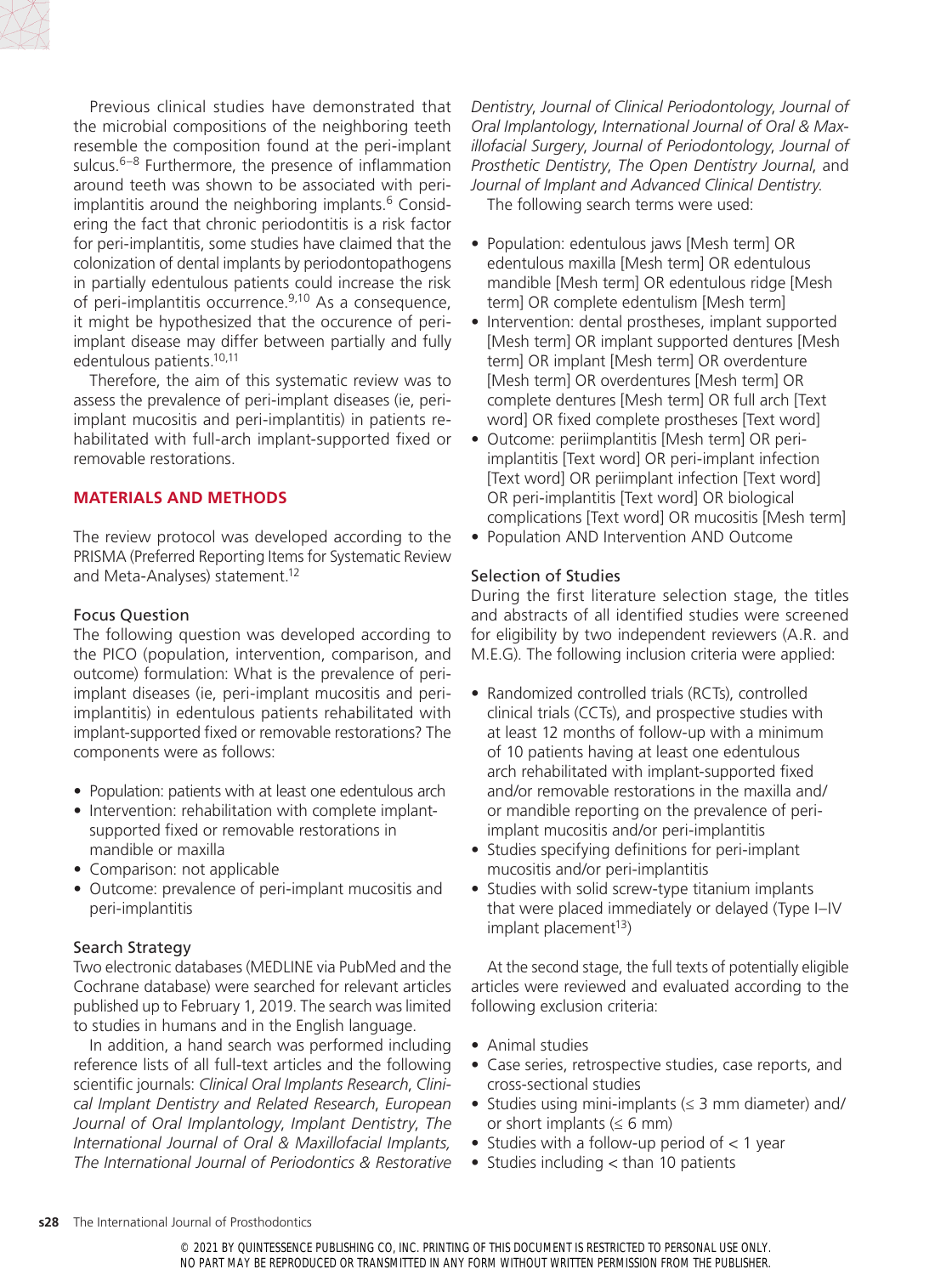- Studies with no definitions of peri-implant mucositis and/or peri-implantitis
- Studies reporting on zirconia or other implant material besides titanium
- Studies reporting on zygomatic implants
- Articles published in language other than English

Differences between reviewers were resolved by discussion and consensus. The level of interexaminer agreement for the first and second literature selection stages was expressed by Cohen κ score.

# Data Extraction

From the selected articles fulfilling the inclusion criteria, the following data were retrieved into predefined tables:

- General information: study design, follow-up period, setting, number of patients and implants, arch (maxilla/mandible), and patient-related information, including age, gender, smoking status, history of periodontitis, and maintenance program (Table 1)
- Implant and prosthodontic design–related data: implant type/brand, distribution and/or number of implants placed per arch, bone augmentation procedures, time of implant placement (immediate/ delayed), two- or one-stage implant placement, prosthodontic design (removable/fixed), opposing dentition, and loading protocol (conventional/ delayed) (Table 2)
- Treatment outcomes: definitions of peri-implant diseases, prevalence of peri-implant mucositis and/ or peri-implantitis, and additional observations related to the prevalence of peri-implant diseases (Tables 3a and 3b)

# Quality Assessment

The Cochrane Collaboration's tool for assessing risk of bias was used for CCTs.<sup>14</sup> The following items were evaluated as posing a low, high, or unclear risk of bias: *(1)* random sequence generation; *(2)* allocation concealment; *(3)* blinding of participants/personnel; *(4)* blinding of outcome assessors; *(5)* incomplete outcome data; *(6)* selective reporting outcomes; and *(7)* other potential risks of bias. The degree of bias was categorized as low risk if all criteria were met, moderate when one criterion was missing, and high if two or more criteria were missing.

For studies with controls (ie, observational studies), methodologic quality assessment was based on the Risk of Bias In Non-randomized Studies—of Interventions (ROBINS-I) tool.15 The following domains were evaluated as posing a low, moderate, serious, or critical risk of bias: (*1)* bias due to confounding; *(2)* bias in selection of participants; *(3)* bias in measurement of interventions; *(4)* bias due to deviations from intended interventions; *(5)* bias due to missing data; *(6)* bias in measurement of outcomes; and *(7)* bias in selection of the reported results. The first two domains address issues before the start of the intervention(s), whereas the third domain addresses classification of the intervention(s) themselves. The rest of the domains address issues after the start of the intervention(s). The study was judged to have an overall low risk of bias if all domains appeared to have a low risk, a moderate risk if all domains had a low or moderate risk of bias, a serious risk if at least one domain was judged to have a serious risk of bias but no critical risk of bias in any domain, and critical risk if at least one domain was judged to have a critical risk of bias.

# Data Synthesis

The evaluation of the selected studies revealed considerable heterogeneity with respect to study design, definitions applied, and assessment of clinical and radiographic parameters. Therefore, it was not possible to conduct a quantitative data synthesis. Instead, the authors attempted to perform a descriptive analysis of the collected data.

# **RESULTS**

# Search

The electronic search yielded 1,336 titles. Ten additional articles were identified through the hand search, rendering an initial search selection of 1,346 records. Following the screening of titles and abstracts, 75 articles were selected for full-text analysis ( $\kappa$  = 0.96; Fig 1). An additional 56 articles were excluded, resulting in a final selection of 19 articles ( $\kappa$  = 1). Two of the studies included the same patient sample that was evaluated at different followup periods<sup>16,17</sup>; therefore, a total of 18 original clinical investigations were included. The excluded studies and reasons for their exclusion are presented in Appendix 1 (see appendix in the online version of this article at www.quintpub.com/journals).

# Study Characteristics

The included studies are described in Tables 1 and 2. Of 18 relevant studies, 3 were RCTs,<sup>18-20</sup> 1 was a CCT,<sup>21</sup> and 14 were prospective clinical studies.16,22–34 The mean follow-up period ranged from 1 year<sup>21,30,31</sup> to up to 1022,24,26 and 11.26 years.25 Four studies16,29,30,33 reported on patients treated in a private practice setting, while in the rest of the investigations, the patients were treated in a university setting.

# Risk of Bias Within the Studies

According to the Cochrane Collaboration tool, the included RCTs were judged to have an overall unclear risk of bias according to two,<sup>18</sup> three,<sup>20</sup> or four domains<sup>19</sup> (Table 4a). In all of the studies, the critical domains that were judged to have an unclear risk of bias appeared to be random sequence generation and blinding of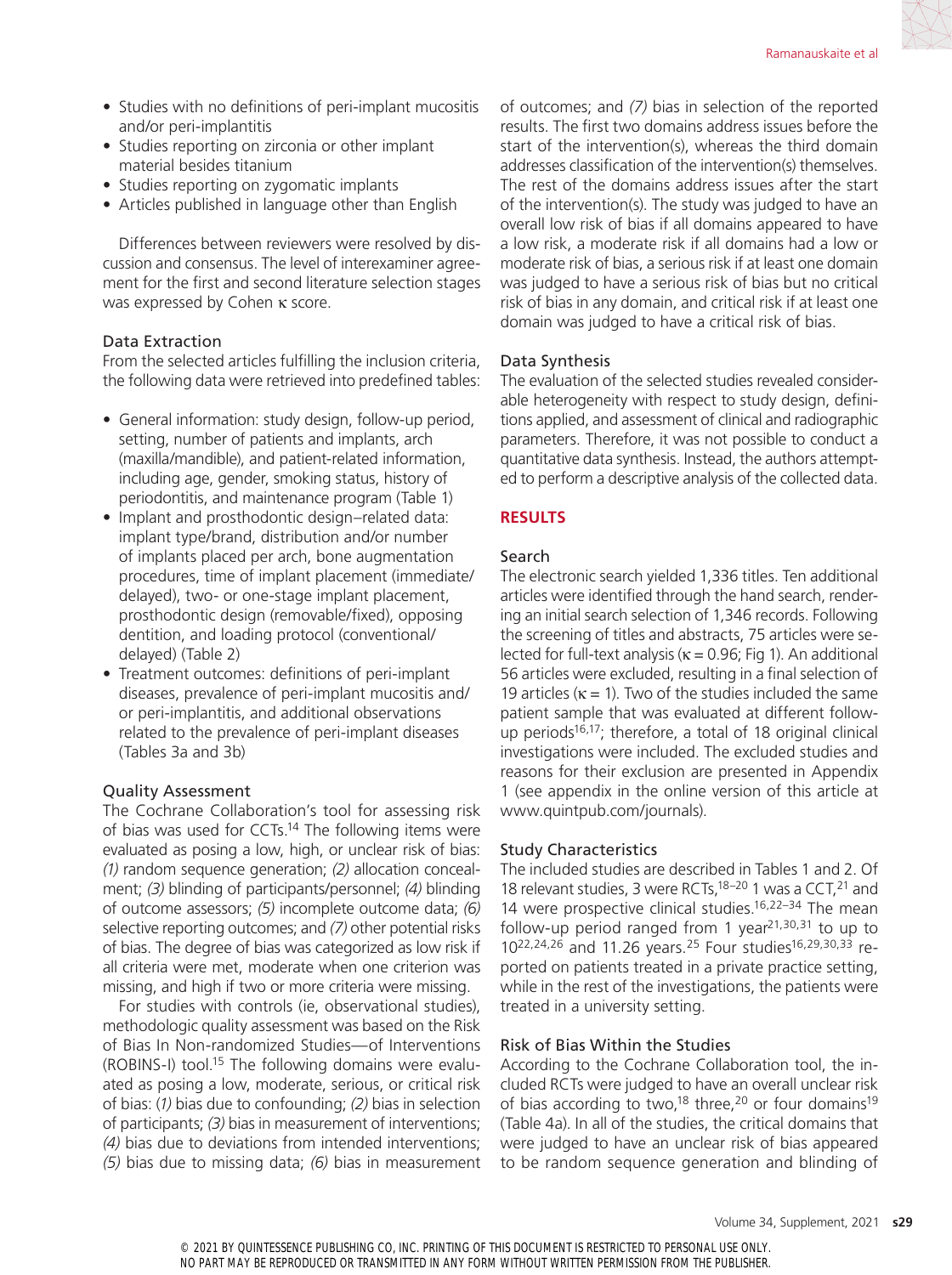

| <b>Table 1</b> General Information Extracted from Included Studies |
|--------------------------------------------------------------------|
|                                                                    |

| Study, y                                              | Study design                                  | Follow-up<br>period                        | Setting             | Patients, n                                                                                                                                             | Treated arch                                                                                                                                                         | Implants, n                                                                                          |
|-------------------------------------------------------|-----------------------------------------------|--------------------------------------------|---------------------|---------------------------------------------------------------------------------------------------------------------------------------------------------|----------------------------------------------------------------------------------------------------------------------------------------------------------------------|------------------------------------------------------------------------------------------------------|
| Slot et al, 18                                        | RCT*                                          | 5y                                         | University          | 60                                                                                                                                                      | Maxilla;                                                                                                                                                             | 302                                                                                                  |
| 2019                                                  |                                               |                                            |                     | 4-implant group: 29<br>6-implant group: 31                                                                                                              | fully edentulous patients with<br>insufficient bone volume in the<br>maxilla $(<$ 3 mm in width, and<br>< 5 mm in height)                                            | 4-implant group: 116<br>6-implant group: 186                                                         |
| Windael et<br>al, 23 2018                             | Prospective                                   | 10y                                        | University          | 21                                                                                                                                                      | Mandible                                                                                                                                                             | 105<br>All patients received<br>5 implants in the<br>interforaminal region                           |
| Li et al, <sup>28</sup><br>2017                       | Prospective                                   | 5y<br>(range:<br>$2 - 7 y$                 | University          | 17                                                                                                                                                      | Maxilla: 7<br>Mandible: 13                                                                                                                                           | 80<br>Maxilla: 28<br>Mandible: 52                                                                    |
| Zhang et al, 26<br>2016                               | Prospective                                   | 10y                                        | University          | 11                                                                                                                                                      | Maxilla                                                                                                                                                              | 83                                                                                                   |
| Slot et al, 19<br>2016                                | <b>RCT</b>                                    | 5y                                         | University          | 46<br>4-implant group: 24<br>6-implant group: 22                                                                                                        | Maxilla<br>(fully edentulous patients with<br>sufficient bone volume in the<br>anterior area between bicuspids<br>(at least 12-mm height and at least<br>5-mm width) | 228<br>4-implant group: 96<br>6-implant group: 132                                                   |
| Krennmair et<br>al, 27 2016                           | Prospective                                   | 3 y                                        | University          | 37                                                                                                                                                      | Mandible                                                                                                                                                             | 148                                                                                                  |
| Cannizzaro et Prospective<br>al, 16, 17 2014,<br>2018 |                                               | 5y                                         | Private<br>practice | 80                                                                                                                                                      | Mandible                                                                                                                                                             | 160                                                                                                  |
| Meijer et al, <sup>22</sup><br>2014                   | Sub-analysis of<br>two prospective<br>studies | 10 <sub>y</sub>                            | University          | 150<br>(10 patients did not attend<br>the 5-year evaluation, and 29<br>did not attend the 10-year<br>evaluation, leaving a final<br>sample size of 111) | Mandible                                                                                                                                                             | 300<br>5-y follow-up: 276<br>implants<br>10-y follow-up: 240<br>implants                             |
| Peñarrocha-<br>Oltra et al, $^{21}$<br>2014           | Prospective,<br>controlled,<br>nonrandomized  | 1 y (range:<br>$12 - 36$ mo)               | University          | 29<br>Test (immediate loading): 14<br>Control (conventional<br>loading): 15                                                                             | Maxilla with sufficient bone height<br>and width to place 6 to 8 implants<br>(at least 10-mm length and 3.8-mm<br>diameter with $\geq$ 35 Ncm torque)                | 193<br>Fresh sockets:<br>Test: 49<br>Control: 56<br>Healed sockets: Test: 45<br>Control: 43 implants |
| Lopes et al, 32<br>2015                               | Prospective                                   | 5у                                         | University          | 23                                                                                                                                                      | Maxilla: 18<br>Mandible: 5                                                                                                                                           | 92<br>Maxilla: 72<br>Mandible: 20                                                                    |
| Degidi et al, <sup>33</sup> Prospective<br>2013       |                                               | 6 y                                        | Private<br>practice | 52                                                                                                                                                      | Maxilla and mandible                                                                                                                                                 | 256<br>Maxilla: 144<br>Mandible: 112                                                                 |
| Mertens et<br>al, 25 2012                             | Prospective                                   | 11.26 y<br>(range:<br>$10.42-$<br>12.25 y) | University          | 15                                                                                                                                                      | Maxilla with sufficient bone to place 94<br>6 to 8 implants (at least 9 mm long)                                                                                     |                                                                                                      |
| Stoker et al, $^{20}$ RCT<br>2012                     |                                               | 8.3 y                                      | University          | 94                                                                                                                                                      | Mandible                                                                                                                                                             | 256                                                                                                  |
| Fischer and<br>Stenberg <sup>24</sup><br>2012         | Prospective                                   | 10 y                                       | University          | 23                                                                                                                                                      | Maxilla                                                                                                                                                              | 139                                                                                                  |

RCT = randomized controlled trial; NR = not reported.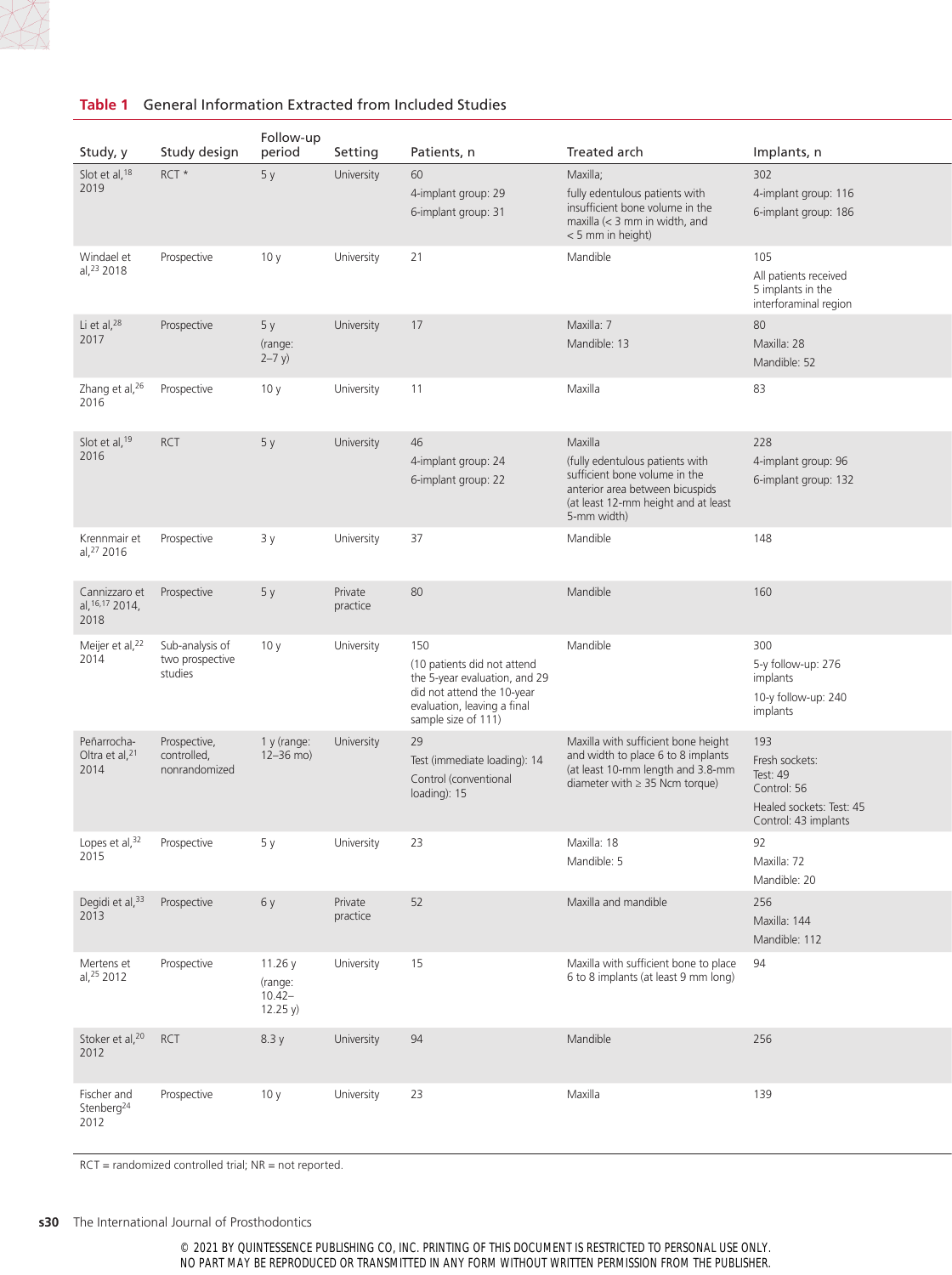| Mean age<br>(range), y                                                            | Gender<br>(M/W)                                        | Systemic condition                                                                                      | Patient<br>smoking habit                          | History of<br>periodontitis                                                            | Maintenance program                                                                                                                                                                                            |
|-----------------------------------------------------------------------------------|--------------------------------------------------------|---------------------------------------------------------------------------------------------------------|---------------------------------------------------|----------------------------------------------------------------------------------------|----------------------------------------------------------------------------------------------------------------------------------------------------------------------------------------------------------------|
| 4-implant group:<br>$61.6(7.1, 43 - 74)$<br>6-implant group:<br>58.7 (9.7, 34-77) | 4-implant group:<br>23/10<br>6-implant group:<br>10/23 | Systemically compromised<br>patients excluded                                                           | Current smokers<br>excluded                       | <b>NR</b>                                                                              | All patients were scheduled<br>for routine yearly maintenance<br>appointments                                                                                                                                  |
| 68.3 (49-84)                                                                      | 8/13                                                   | No patient exclusion criteria<br>applied.<br>One patient underwent active patients<br>cancer treatment. | Smoker: 1 patient<br>Former smokers: 6            | Patients with a history<br>of periodontitis were<br>included $(n = 11)$                | <b>NR</b>                                                                                                                                                                                                      |
| 39.4 (28-45 y)                                                                    | 10/7                                                   | Systemically compromised<br>patients excluded                                                           | Heavy smokers<br>excluded $(>15$<br>cigarettes/d) | Only patients with<br>advance generalized<br>aggressive periodontitis<br>were included | <b>NR</b>                                                                                                                                                                                                      |
| $56.3(40-73)$                                                                     | 4/8                                                    | Systemically compromised<br>patients excluded                                                           | Heavy smokers<br>excluded (>10<br>cigarettes/d)   | <b>NR</b>                                                                              | <b>NR</b>                                                                                                                                                                                                      |
| 4-implant group:<br>59.7 (46-80)                                                  | 4-implant group:<br>15/10                              | Systemically compromised<br>patients excluded                                                           | Smokers excluded                                  | <b>NR</b>                                                                              | <b>NR</b>                                                                                                                                                                                                      |
| 6-implant group:<br>$57.4(39 - 71)$                                               | 6-implant group:<br>8/17                               |                                                                                                         |                                                   |                                                                                        |                                                                                                                                                                                                                |
| $62.9 \pm 10.1$                                                                   | 21/20                                                  | Systemically compromised<br>patients excluded                                                           | Heavy smokers<br>excluded (> 10<br>cigarettes/d)  | Untreated periodontitis in<br>opposite arch excluded                                   | Patients enrolled in a regular<br>hygiene program (once/y)                                                                                                                                                     |
| $53.2(29 - 85)$                                                                   | 40/40                                                  | Systemically compromised<br>patients excluded                                                           | Smokers included:<br>42.5% of patient<br>sample   | Periodontitis patients<br>were excluded                                                | Patients were recalled for<br>maintenance every 6 mo                                                                                                                                                           |
| 56.1 (34-79)                                                                      | 53/97                                                  | Systemically compromised<br>patients excluded                                                           | <b>NR</b>                                         | <b>NR</b>                                                                              | Oral hygiene instructions given at<br>the time of overdenture placement,<br>after 6 mo, after 12 mo, and later,<br>on a yearly basis. If plaque was<br>present, an additional visit was<br>planned after 3 mo. |
| 55.4±9.8 (28-77)                                                                  | 13/16                                                  | Systemically compromised<br>patients excluded                                                           | Smokers excluded                                  | Periodontally<br>compromised patients<br>included                                      | Professional oral hygiene was<br>performed at 6 and 12 mo                                                                                                                                                      |
| 55.4 (34-70 y)                                                                    | 10/13                                                  | Systemtically compromised<br>patients included                                                          | <b>NR</b>                                         | <b>NR</b>                                                                              | <b>NR</b>                                                                                                                                                                                                      |
| $62 \pm 10.2$ (45-79) NR                                                          |                                                        | Systemically compromised<br>patients excluded                                                           | NR                                                | <b>NR</b>                                                                              | Maintenance visits after 6 mo, after<br>12 mo and later, on a yearly basis                                                                                                                                     |
| $55.3 \pm 7.9$                                                                    | 5/10                                                   | Systemically compromised<br>patients excluded                                                           | Smokers: 40%                                      | <b>NR</b>                                                                              | Maintenance visits after 6 mo, after<br>12 mo, and later, on a yearly basis.                                                                                                                                   |
| 59.8                                                                              | 28/66                                                  | <b>NR</b>                                                                                               | Smokers included;<br>59 nonsmokers,<br>35 smokers | <b>NR</b>                                                                              | <b>NR</b>                                                                                                                                                                                                      |
| 64                                                                                | 8/16                                                   | <b>NR</b>                                                                                               | <b>NR</b>                                         | <b>NR</b>                                                                              | <b>NR</b>                                                                                                                                                                                                      |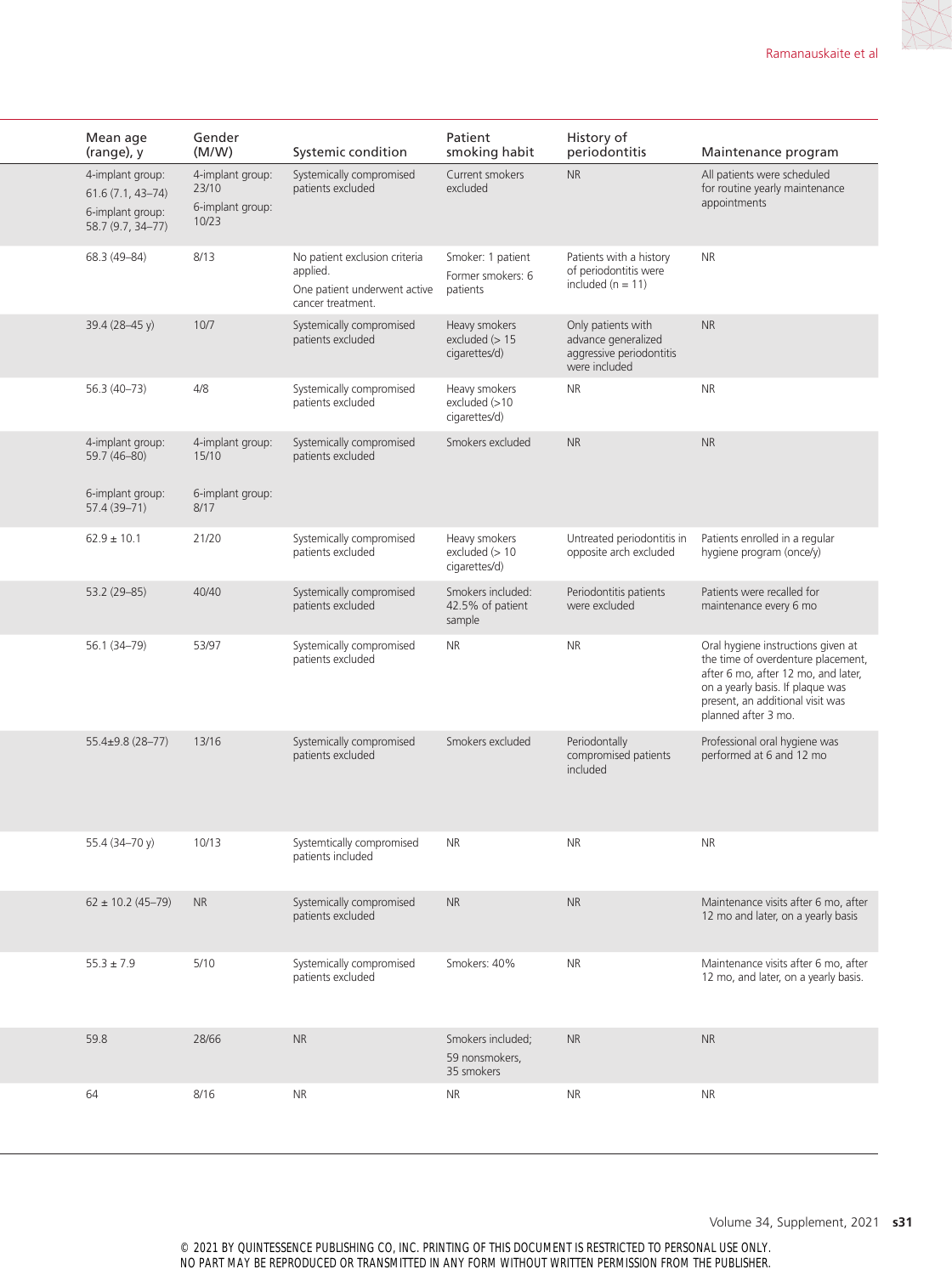

# **Table 1** General Information Extracted from Included Studies *(continued)*

|                                        |              | Follow-up |                        |             |                      |                                      |
|----------------------------------------|--------------|-----------|------------------------|-------------|----------------------|--------------------------------------|
| Study, y                               | Study design | period    | Setting                | Patients, n | Treated arch         | Implants, n                          |
| Bergkvist et<br>al, <sup>29</sup> 2009 | Prospective  | 2 y, 8 mo | 2 private<br>practices | 28          | Maxilla              | 168                                  |
| Testori et al, 30<br>2008              | Prospective  | 1 y       | 3 private<br>practices | 30          | Maxilla              | 180                                  |
| Astrand et<br>al, 34 2004              | Prospective  | 5 y       | University             | 66          | Maxilla and mandible | 371<br>Maxilla: 211<br>Mandible: 160 |
| Astrand et<br>al, 31 2000              | Prospective  | 1 y       | University             | 28          | Maxilla              | 167                                  |

RCT = randomized controlled trial; NR = not reported.

# **Table 2** Implant and Prosthodontic Design–Related Information Extracted from Included Studies

| Study, y                           | Implant brand/surface                                                                      | Implant distribution<br>and no. of implants                                                                                                                                                                                            | Bone augmentation<br>procedures                                                                                                                                                                                                   |
|------------------------------------|--------------------------------------------------------------------------------------------|----------------------------------------------------------------------------------------------------------------------------------------------------------------------------------------------------------------------------------------|-----------------------------------------------------------------------------------------------------------------------------------------------------------------------------------------------------------------------------------|
| Slot et al, 18<br>2019             | Straumann Standard SLA, 4.1-mm diameter,<br>12-mm length                                   | Positions of implants in case of 6<br>implants:<br>16, 15/14, 13, 23, 24/25, 26 (n = 116)<br>Positions of implants in case of 4<br>implants: 16, 13, 23, 26 (n = 186)                                                                  | Bilateral maxillary sinus augmentation<br>with bone from iliac crest 3 mo prior to<br>implant placement                                                                                                                           |
| Windael et<br>al, 23 2018          | Fluoride-modified implant<br>(OsseoSpeed, Dentsply Sirona)                                 | 5 implants in interforaminal region                                                                                                                                                                                                    | None                                                                                                                                                                                                                              |
| Li et al, <sup>28</sup><br>2017    | 44 Brånemark<br><b>MKIII</b><br>8 Nobel Speed Groovy<br>28 Nobel Active<br>(Nobel Biocare) | 4 implants<br>Anterior = lateral incisor region<br>(100% of anterior implants)<br>Posterior = tilted implants in the first<br>and second premolar and first molar<br>regions<br>(70% of posterior implants in second<br>premolar site) | None                                                                                                                                                                                                                              |
| Zhang et al, <sup>26</sup><br>2016 | Straumann SLA                                                                              | 6 to 8 implants<br>Anterior = $44$<br>Premolar sites $= 24$<br>Molar sites $= 23$                                                                                                                                                      | <b>No</b><br>(patients in need of bone augmentation<br>procedures were excluded)                                                                                                                                                  |
| Slot et al, 19<br>2016             | OsseoSpeed 4.0 S (Dentsply Sirona)<br>At least 4-mm diameter and 11-mm length              | Position of implants in case of 6<br>implants: 15, 13, 11, 21, 23, 25<br>Positions of implants in case of 4<br>implants: 13, 11, 21, 23                                                                                                | Small dehiscences or fenestrations<br>were covered with autogenous bone +<br>xenogenous bone (Bio-Oss) + resorbable<br>membrane (Bio-Gide)<br>4-implant group: 14 patients/32 implants<br>6-implant group: 9 patients/18 implants |

FE = fully edentulous; IMZ = intramobile cylinder; NR = not reported; PE = partially edentulous; SLA = sandblasted, large grit, acid-etched; TPS = titanium plasma spray.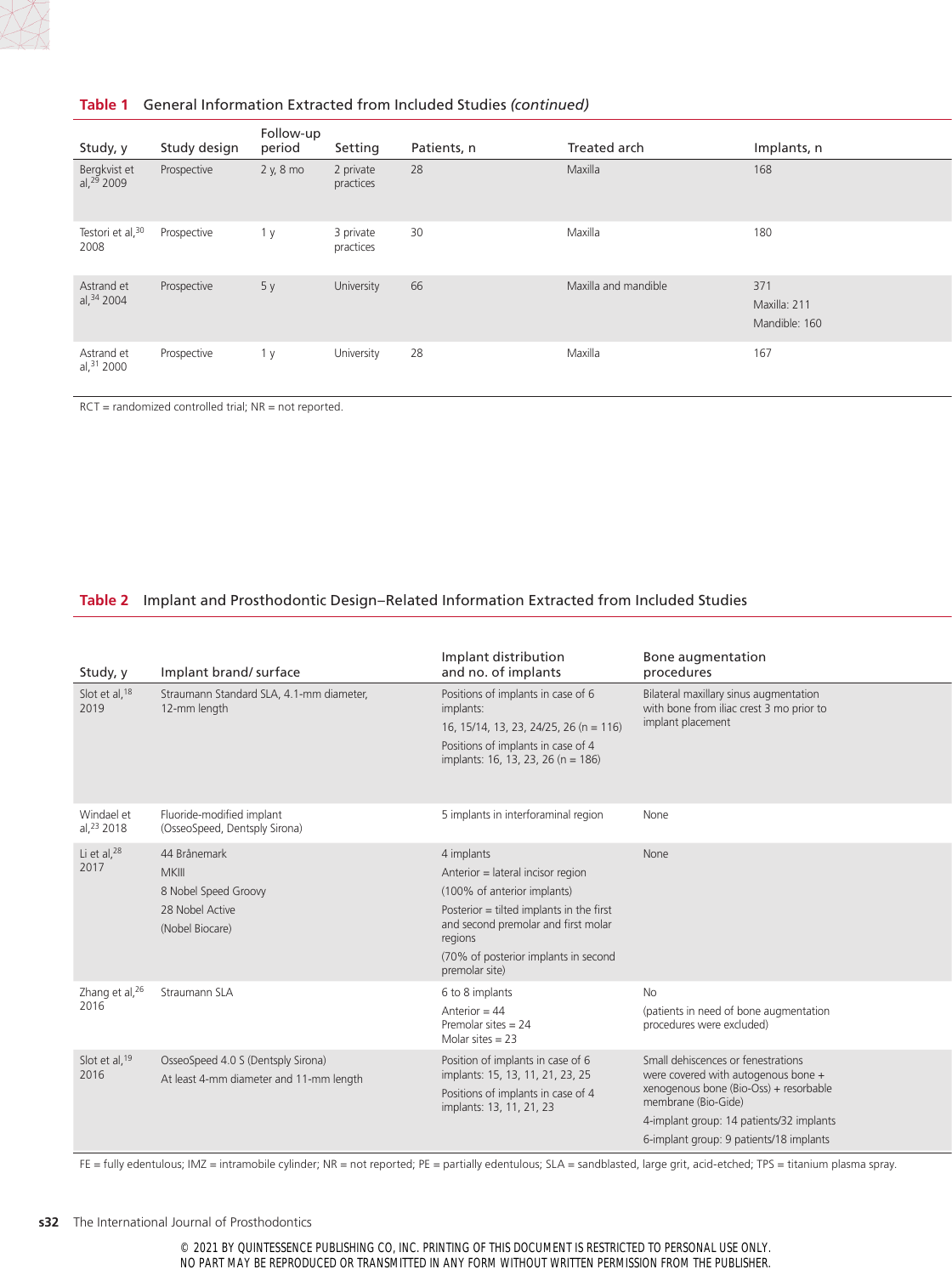| Mean age<br>(range), y | Gender<br>(M/W) | Systemic condition                                  | Patient smoking<br>habit                                                                     | History of<br>periodontitis                                | Maintenance program                                   |
|------------------------|-----------------|-----------------------------------------------------|----------------------------------------------------------------------------------------------|------------------------------------------------------------|-------------------------------------------------------|
| 63                     | 15/13           | Systemically compromised<br>patients excluded       | Patients were asked to NR<br>stop smoking before<br>surgery and during the<br>healing period |                                                            | A dental hygienist checked the<br>patients every 6 mo |
| $59.2 \pm 9.5$         | 26/15           | Systemically compromised<br>patients excluded       | Light smokers: 12<br>Heavy smokers: 3                                                        | 70.7% of the patients<br>had a history of<br>periodontitis | <b>NR</b>                                             |
| $61.5(35-74)$          | <b>NR</b>       | Only systemically healthy<br>patients were included | <b>NR</b>                                                                                    | <b>NR</b>                                                  | <b>NR</b>                                             |
| 57                     | 11/17           | Systemically compromised<br>patients excluded       | Smokers: 14 patients NR                                                                      |                                                            | <b>NR</b>                                             |

| Immediate/delayed<br>implant placement,<br>one- or two-stage<br>procedure | Fixed/<br>removable<br>prosthesis                                            | FE or PE opposing<br>dentition | Loading protocol                                                                         |
|---------------------------------------------------------------------------|------------------------------------------------------------------------------|--------------------------------|------------------------------------------------------------------------------------------|
| Delayed, two stage                                                        | Bar-supported overdenture<br>Antagonist: mandibular 4-implant<br>overdenture | FE                             | Conventional,<br>3 mo after surgery                                                      |
| Delayed, one stage                                                        | Fixed full-arch screw-retained                                               | FE                             | Immediate                                                                                |
| Immediately after extraction<br>(35 Ncm torque on all<br>implants)        | Fixed full-arch screw-retained                                               | FE and/or PE                   | Immediately after implant placement<br>Permanent fixed prosthesis placed<br>4-6 mo later |
| Delayed, two stage                                                        | Fixed full-arch cement-retained                                              | FE and PE                      | Early, 6 wk after surgery                                                                |
| Delayed, two stage                                                        | Bar-supported overdenture<br>Antagonist: mandibular 4-implant<br>overdenture | FE.                            | Conventional,<br>3 mo after surgery                                                      |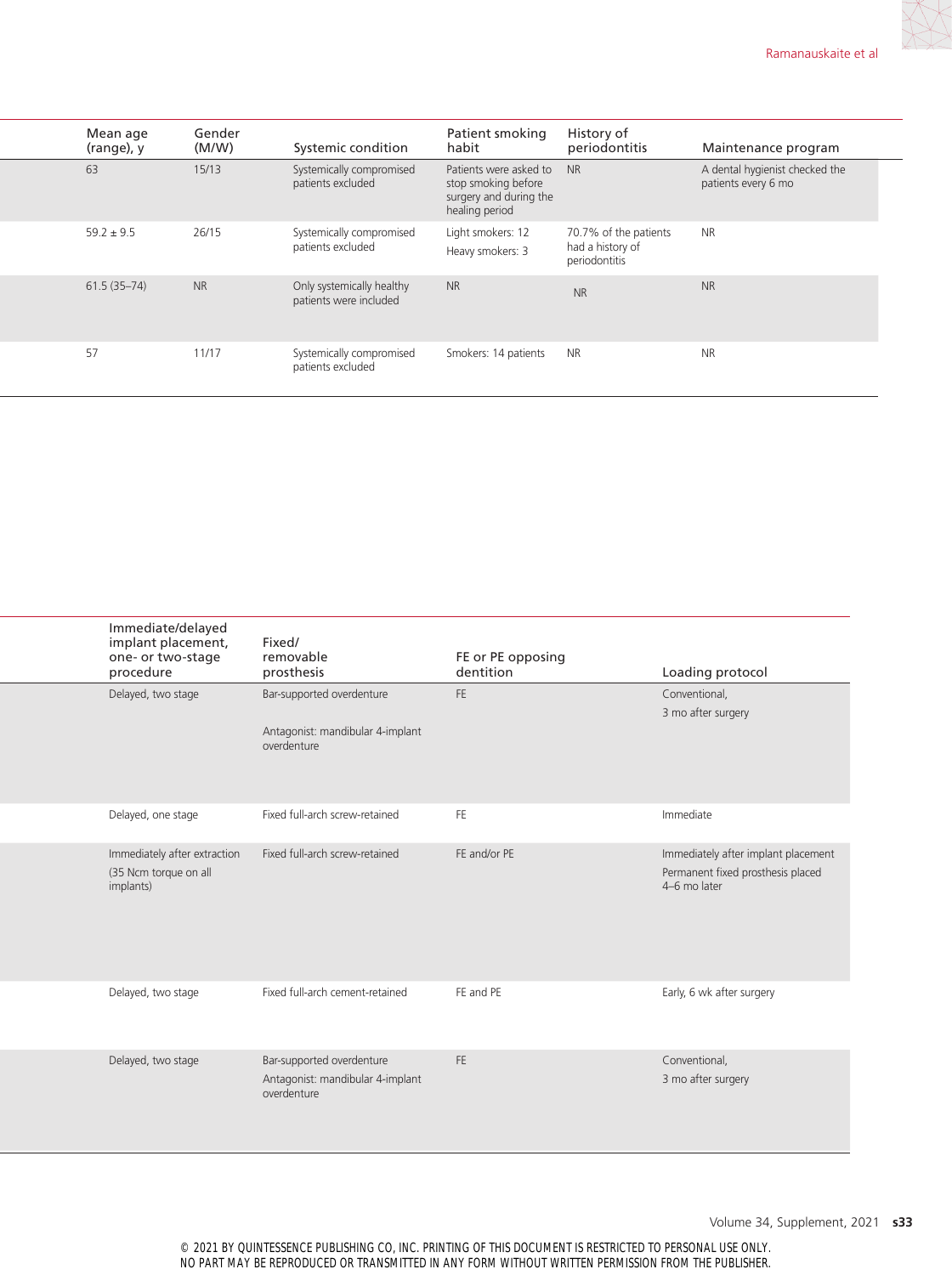| Study, y                                                       | Implant brand/surface                                                                                                                                                                                               | Implant distribution<br>and no. of implants                                                                                                                           | Bone augmentation<br>procedures                                                                                       |
|----------------------------------------------------------------|---------------------------------------------------------------------------------------------------------------------------------------------------------------------------------------------------------------------|-----------------------------------------------------------------------------------------------------------------------------------------------------------------------|-----------------------------------------------------------------------------------------------------------------------|
| Krennmair et<br>al, 27 2016                                    | Camlog, Screw-Line, Promote Plus                                                                                                                                                                                    | 4 interforaminal implants.                                                                                                                                            | None                                                                                                                  |
|                                                                | (BioHorizons)                                                                                                                                                                                                       | Axial group:<br>anterior = $42$ , posterior = $42$<br>Tilted group:<br>anterior = 40, posterior = $40$                                                                | (patients in need of bone augmentation<br>procedures were excluded)                                                   |
| Cannizzaro<br>et al, 2014, <sup>17</sup><br>2018 <sup>16</sup> | Tapered NT NanoTite (Zimmer Biomet 3i)                                                                                                                                                                              | 2 implants interforaminal position<br>of both mandibular canine or first<br>premolar regions                                                                          | None                                                                                                                  |
| Meijer et al, <sup>22</sup><br>2014                            | 140 IMZ cylinder with TPS coating (Dentsply Sirona)<br>60 Brånemark screw with machined surface (Nobel<br>Biocare)                                                                                                  | Two implants in the right and left<br>canine regions                                                                                                                  | None                                                                                                                  |
|                                                                | 100 ITI solid screw with TPS coating (Straumann)                                                                                                                                                                    |                                                                                                                                                                       |                                                                                                                       |
| Peñarrocha-<br>Oltra et al, $21$<br>2014                       | Kohno SP (Sweden & Martina) with dual-engineered<br>surface (zirconium airborne particle-abraded/acid-etched<br>titanium surface at the coronal part, high-roughness,<br>plasma-sprayed surface of the apical part) | 6 to 8 implants<br>Anterior: test = $49$ , control = $43$<br>Premolar: test = $30$ , control = $34$<br>Molar: test = $15$ , control = $22$                            | Dehiscence and fenestration type defects<br>were filled with either autogenous graft<br>or beta-tricalcium phosphate. |
| Lopes et al, $32$<br>2015                                      | Oxidized TiUnite surface<br>(NobelSpeedy Groovy, Nobel Biocare)<br>4-mm diameter                                                                                                                                    | 4 implants<br>Computer-guided, flapless placement,<br>All-on-4 modality:<br>2 implants in the anterior region and<br>2 implants in the posterior region               | None                                                                                                                  |
| Degidi et al, 33<br>2013                                       | Grit-blasted and acid-etched (Xive Plus, Dentsply Sirona)                                                                                                                                                           | 4 implants<br>Distribution NR                                                                                                                                         | None                                                                                                                  |
| Mertens et<br>al, 25 2012                                      | Astra Tech AB, TiOblast, (Dentsply Sirona), 3.5- to 4.0-<br>mm diameter to 4 mm, 8- to 17-mm length, moderately<br>rough, screw shaped                                                                              | 6 to 8 implants<br>Anterior region = 56 implants<br>Posterior region = 38                                                                                             | None                                                                                                                  |
| Stoker et al, <sup>20</sup><br>2012                            | Straumann<br>TPS ITI/Bonefit                                                                                                                                                                                        | 2 ( $n = 60$ patients) or 4 ( $n = 34$ patients) NR<br>implants per patient in the symphysial<br>area                                                                 |                                                                                                                       |
| Fischer and<br>Stenberg, 24<br>2012                            | Straumann SLA, 4.1-mm diameter, 8- to 12-mm length                                                                                                                                                                  | 6 implants per patient<br>Control = $8.$ Test = 16                                                                                                                    | <b>NR</b>                                                                                                             |
| Bergkvis et<br>al, 29 2009                                     | Straumann, SLA solid-screw, regular neck                                                                                                                                                                            | 6 implants<br>Region: anterior, canine, premolar                                                                                                                      | None<br>(patients in need of bone augmentation<br>procedures were excluded)                                           |
| 2008                                                           | Testori et al, <sup>30</sup> Osseotite NT (Zimmer Biomet)                                                                                                                                                           | 6 implants: 4 axial and 2 distal tilted<br>Region:<br>Posterior = 2 bilateral tilted implants<br>parallel to the anterior sinus wall<br>Anterior = $4$ axial implants | No<br>(patients in need of bone augmentation<br>procedures were excluded)                                             |
| Astrand et<br>al, $34$ 2004                                    | Astra Tech (Dentsply Sirona) and Brånemark System<br>(Nobel Biocare)                                                                                                                                                | <b>NR</b>                                                                                                                                                             | None                                                                                                                  |
| Astrand et<br>al, 31 2000                                      | Straumann ITI solid-screw, 4.1-mm and 3.3-mm diameter 4 to 8 implants                                                                                                                                               | Distribution NR                                                                                                                                                       | None<br>(patients in need of bone augmentation<br>procedures were excluded)                                           |

# **Table 2** Implant and Prosthodontic Design–Related Information Extracted from Included Studies *(continued)*

FE = fully edentulous; IMZ = intramobile cylinder; NR = not reported; PE = partially edentulous; SLA = sandblasted, large grit, acid-etched; TPS = titanium plasma spray.

#### **s34** The International Journal of Prosthodontics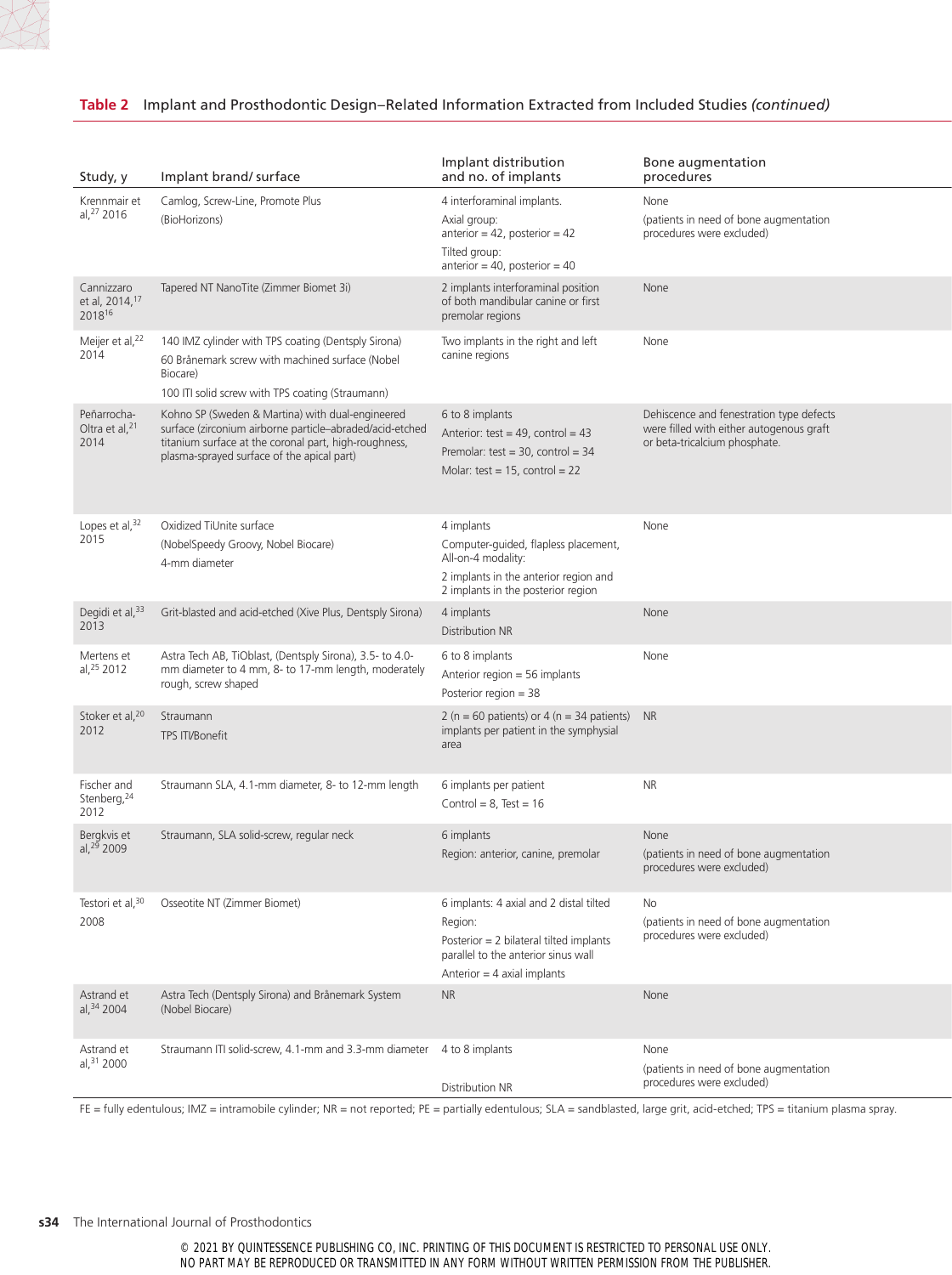| Immediate/delayed<br>implant placement,<br>two- or one-stage | Fixed/removable prosthesis                                          | FE or PE opposing dentition                       | Loading protocol                                   |
|--------------------------------------------------------------|---------------------------------------------------------------------|---------------------------------------------------|----------------------------------------------------|
| procedure                                                    |                                                                     |                                                   |                                                    |
| Delayed, two stage                                           | Fixed full-arch screw-retained                                      | FE and/or PE                                      | Conventional, 2 mo after surgery                   |
|                                                              |                                                                     | FE: 6<br>PE: 27                                   |                                                    |
|                                                              |                                                                     | Full dentition: 8                                 |                                                    |
|                                                              |                                                                     |                                                   |                                                    |
| Immediate and delayed,<br>one stage                          | Screw-retained cross-arch prostheses                                | FE and/or PE                                      | Immediate                                          |
| Delayed                                                      | Bar-supported overdenture                                           | <b>FE</b>                                         | Conventional, 3 mo after surgery                   |
| One stage: 100                                               | All patients had a conventional<br>removable denture in the maxilla |                                                   |                                                    |
| Two stage: 200                                               |                                                                     |                                                   |                                                    |
| Immediate: 94                                                | Fixed full-arch, metal-ceramic,                                     | FE and/or PE                                      | Conventional, 2 mo after surgery                   |
|                                                              | screw-retained                                                      | Opposing arch:                                    | (control): 15 patients                             |
| Delayed, two stage: 99                                       |                                                                     | Natural or fixed teeth-supported =<br>13 patients | Immediate loading protocol (test):<br>15 patients  |
|                                                              |                                                                     | Fixed implant-supported: 13 patients              |                                                    |
|                                                              |                                                                     | Removable: 3 patients                             |                                                    |
| Delayed, one stage                                           | Fixed full-arch screw-retained                                      | FE.                                               | Immediate, permanent prosthesis 4                  |
|                                                              |                                                                     |                                                   | mo after                                           |
|                                                              |                                                                     |                                                   |                                                    |
|                                                              |                                                                     |                                                   |                                                    |
| Delayed, one stage                                           | Fixed full-arch screw-retained                                      | Opposing dentition not specified                  | Immediate                                          |
| Delayed, two stage                                           | Fixed full-arch screw-retained                                      | FE                                                | Conventional, 6 mo after surgery                   |
|                                                              |                                                                     |                                                   |                                                    |
| Delayed, two stage                                           | Overdenture supported:                                              | FE.                                               | Conventional, 3 mo after surgery                   |
|                                                              | Group 1: 2 implants (ball attachments)                              |                                                   |                                                    |
|                                                              | Group 2: 2 implants (bar)<br>Group 3: 4 implants (triple bar)       |                                                   |                                                    |
| Delayed, two stage                                           | Fixed full-arch screw-retained                                      | FE and/or PE                                      | Conventional, time NR                              |
|                                                              |                                                                     |                                                   |                                                    |
| Delayed, one stage                                           | Fixed full-arch screw-retained                                      | PE                                                | Immediate: 24 h after implant                      |
|                                                              |                                                                     |                                                   | placement                                          |
|                                                              |                                                                     |                                                   | Permanent fixed prostheses placed<br>8-22 wk after |
| Delayed, one stage                                           | Fixed full-arch screw-retained                                      | FE and/or PE                                      | Immediate (48 h after implant                      |
|                                                              |                                                                     |                                                   | placement)                                         |
|                                                              |                                                                     |                                                   | Permanent prosthesis: 3 mo after                   |
|                                                              |                                                                     |                                                   |                                                    |
| Delayed, two stage                                           | Fixed full-arch screw-retained                                      | FE                                                | Conventional, 3 mo after surgery                   |
|                                                              | partial dentures                                                    |                                                   | in mandible, 6 mo after surgery in<br>maxilla      |
|                                                              | Fixed full-arch screw-retained                                      | Opposing dentition not specified                  | Conventional, 7 mo after surgery                   |
| Delayed, two stage                                           | partial dentures                                                    |                                                   |                                                    |
|                                                              |                                                                     |                                                   |                                                    |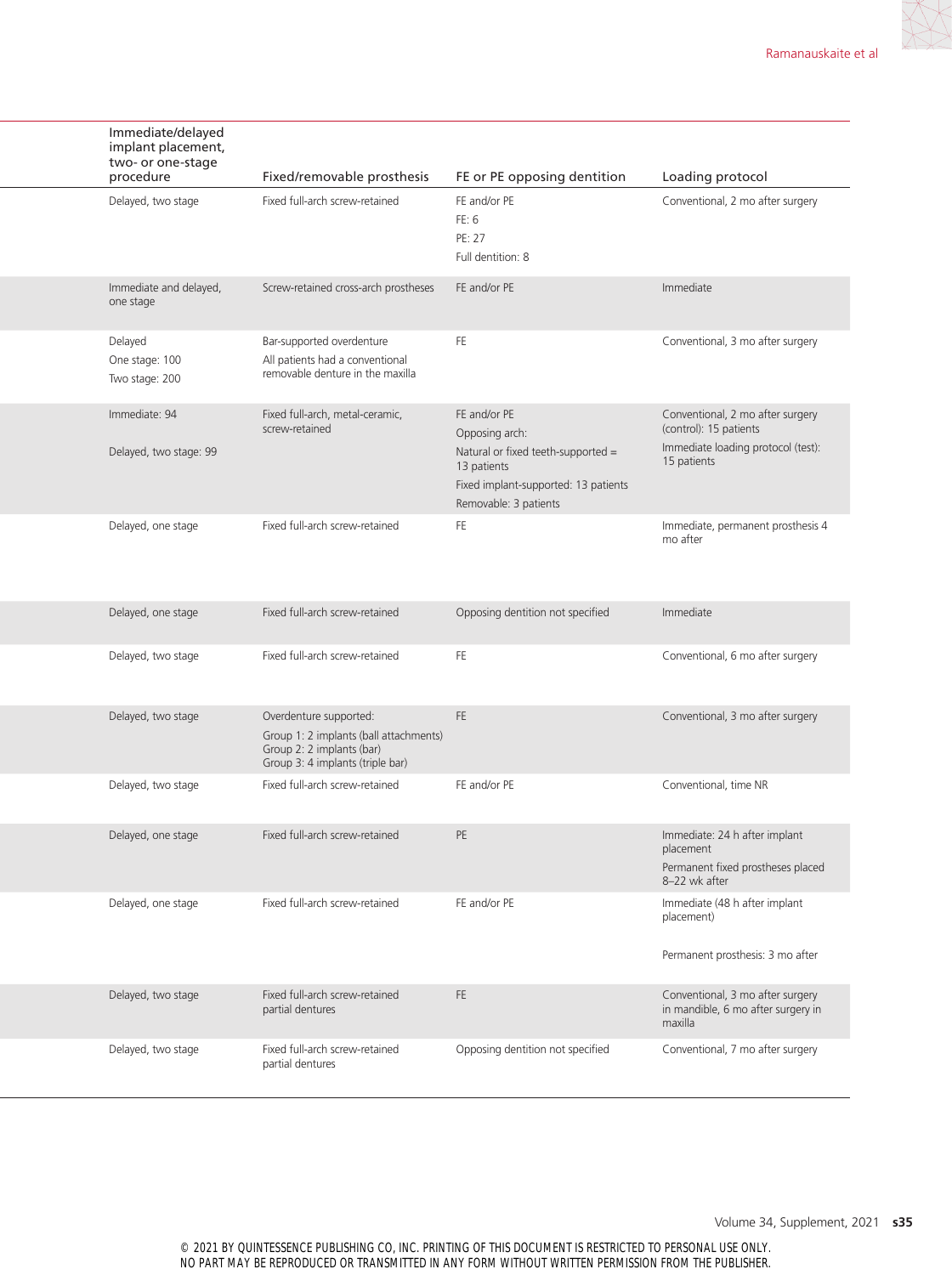|                                   |                                                                                                                                                                                                                 | Prevalence of peri-implant                                                                                                                                                                                                                                                       | Additional                                                                                                          |
|-----------------------------------|-----------------------------------------------------------------------------------------------------------------------------------------------------------------------------------------------------------------|----------------------------------------------------------------------------------------------------------------------------------------------------------------------------------------------------------------------------------------------------------------------------------|---------------------------------------------------------------------------------------------------------------------|
| Study, y                          | Case definitions                                                                                                                                                                                                | disease(s), % (n/total)                                                                                                                                                                                                                                                          | observations                                                                                                        |
| Slot et al, 18 2019               | Peri-implant mucositis: radiographic bone loss<br>< 2 mm + BOP and/or suppuration<br>Peri-implantitis: BOP and/or suppuration in<br>combination with MBL $\geq 2$ mm<br>According to the 7th EWOP3              | Peri-implantitis:<br>Patient level:<br>4-implant group: 17.2<br>6-implant group: 9.7                                                                                                                                                                                             |                                                                                                                     |
| Slot et al, 19 2016               | Peri-implant mucositis: radiographic bone loss<br>< 2 mm + BOP and/or suppuration<br>Peri-implantitis: BOP and/or suppuration in<br>combination with MBL $\geq 2$ mm<br>According to the 8th EWOP <sup>41</sup> | Peri-implantitis:<br>Patient level:<br>4-implant group: 8.3<br>6-implant group: 4.5                                                                                                                                                                                              |                                                                                                                     |
| Meijer et al, <sup>22</sup> 2014  | According to the7th EWOP3                                                                                                                                                                                       | Peri-implant mucositis:<br>Patient level:<br>After 5 y: 51.9<br>After 10 y: 57.0<br>Implant level:<br>After 5 y: 41.2<br>After 10 y: 47.0<br>Peri-implantitis:<br>Patient level:<br>After 5 y: 16.9<br>After 10 y: 29.7<br>Implant level:<br>After 5 y: 11.5<br>After 10 y: 20.3 |                                                                                                                     |
| Lopes et al, 32 2015              | Peri-implantitis: local bone defect<br>around implant, pocket formation,<br>BOP, and mucosa inflammation                                                                                                        | Peri-implantitis:<br>Implant level: $2.1$ (n = $2/92$ )<br>Patient level: $8.7$ (n = 2/23)                                                                                                                                                                                       |                                                                                                                     |
| Stoker et al, <sup>20</sup> 2012  | Peri-implantitis:<br>$PD \ge 6$ mm and MBL $\ge 3$ mm                                                                                                                                                           | Peri-implantitis:<br>Implant level: $5(n = 12/256)$<br>Patient level: $5(n = 5/94)$                                                                                                                                                                                              | Smoking doubled MBL,<br>independent of treatment<br>80% ( $n = 4/5$ ) of peri-<br>implantitis cases were<br>smokers |
| Mertens et al, <sup>25</sup> 2012 | Peri-implantitis:<br>$PD > 5$ mm + BOP, continuous<br>radiolucency around implant,<br>annual vertical loss $> 0.2$ mm                                                                                           | Peri-implantitis:<br>Implant level: $2.12$ (n = 2/94)                                                                                                                                                                                                                            |                                                                                                                     |
| Astrand et al, 34 2004            | Peri-implantitis:<br>suppuration + advanced bone loss                                                                                                                                                           | Peri-implantitis:<br>Patient level: $1.5$ (n = $1/66$ )                                                                                                                                                                                                                          |                                                                                                                     |

# **Table 3a** Prevalence of Peri-implant Mucositis and Peri-implantitis in Studies Including Only Edentulous Patients

BOP = bleeding on probing; PD = probing depth; EWOP = European Workshop on Periodontology; MBL = marginal bone loss; NR = not reported.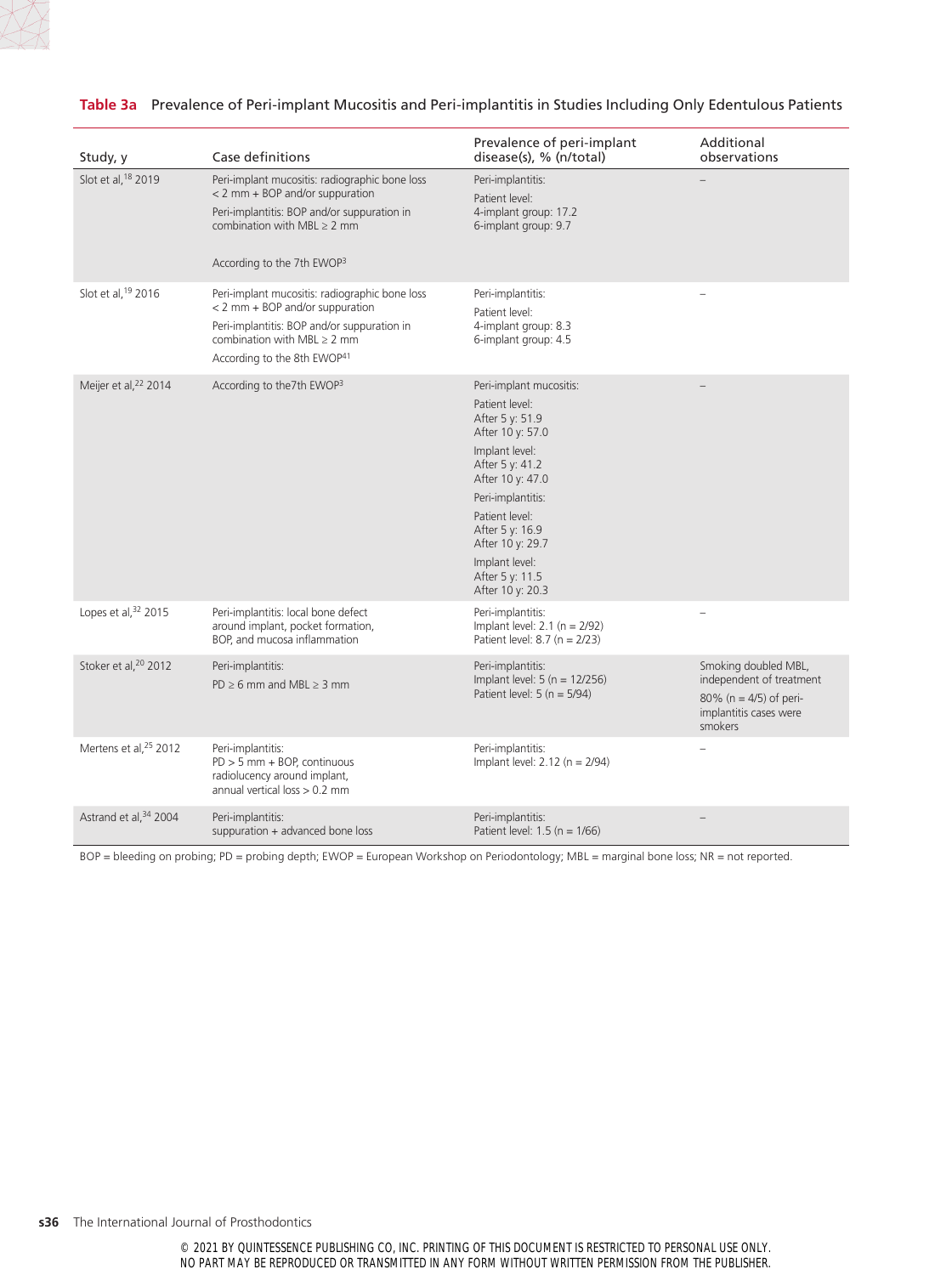| Study, y                               | Case definition                                                                                                                                                                                                                                                    | Prevalence of peri-implant<br>diseases, % (n/total)                                                                                                                                             | <b>Additional observations</b>                                                                                                                                                                   |
|----------------------------------------|--------------------------------------------------------------------------------------------------------------------------------------------------------------------------------------------------------------------------------------------------------------------|-------------------------------------------------------------------------------------------------------------------------------------------------------------------------------------------------|--------------------------------------------------------------------------------------------------------------------------------------------------------------------------------------------------|
| Windael et al, <sup>23</sup><br>2018   | Peri-implantitis:<br>Bone $loss \geq 2$ mm + BOP and/or suppuration                                                                                                                                                                                                | Peri-implantitis:<br>Implant level: 4.8 (5/105)                                                                                                                                                 | Implants showing early bone loss<br>$\geq 0.5$ mm during the first year of<br>function) may be at higher risk of<br>developing peri-implantitis.                                                 |
| Li et al, <sup>28</sup> 2017           | Peri-implantitis:<br>Presence of peri-implant pocket $>$ 4 mm and ongoing<br>bone resorption                                                                                                                                                                       | Peri-implantitis:<br>Implant level: 1.25 (1/80)                                                                                                                                                 |                                                                                                                                                                                                  |
| Zhang et al, <sup>26</sup><br>2016     | Peri-implantitis:<br>MBL exceeding 3 mm in combination with BOP,<br>suppuration, or both                                                                                                                                                                           | Peri-implantitis:<br>Patient level: 9 (1/11)<br>Implant level: 1.1 (1/83)                                                                                                                       |                                                                                                                                                                                                  |
| Krennmair et al, <sup>27</sup><br>2016 | Peri-implant mucositis: severe soft tissue inflammation<br>without bone loss<br>Peri-implantitis: peri-implant bone loss with/without<br>suppuration or severely inflamed tissue with bleeding                                                                     | Peri-implant mucositis:<br>Total implant level:<br>3 y: 8.1 (12/148)<br>Axial group<br>Implant level: 3 y: 7.9 (6/76)<br>Tilted aroup<br>Implant level: 3 y: 8.3 (6/72)<br>Peri-implantitis: NR | Posterior implants (axial group):<br>higher plaque and gingiva indices<br>when compared to tilted group.<br>No differences in biologic or<br>mechanical complications after 3 y<br>among groups. |
| Cannizzaro et al,<br>2014, 17 201816   | Peri-implant mucositis: heavily inflamed soft tissues<br>without bone loss<br>Peri-implantitis: bone loss with suppuration or heavily<br>inflamed tissues                                                                                                          | Implant level:<br>Peri-implant mucositis: NR<br>Peri-implantitis: 1.25 (1/80)                                                                                                                   |                                                                                                                                                                                                  |
| Peñarrocha-Oltra<br>et al, 21 2014     | According to the 7th EWOP3                                                                                                                                                                                                                                         | Peri-implant mucositis:<br>Patient level: 13.7 (4/29)<br>Implant level: 3.6 (7/193)<br>Peri-implantitis: 0                                                                                      |                                                                                                                                                                                                  |
| Degidi et al, 33<br>2013               | Peri-implant mucositis: inflammation of the mucosal<br>cuff around the neck of the implants associated with<br>edema, rubor, and BOP in the area<br>Peri-implantitis: signs of infection, with suppuration<br>and peri-implant radiologic translucency             | Peri-implant mucositis:<br>Implant level: 11.85 (25/211)<br>Peri-implantitis:<br>Implant level: 3.31 (7/211)                                                                                    |                                                                                                                                                                                                  |
| Fischer and<br>Steinberg, 24 2012      | Peri-implantitis: loss of supporting bone + perfuse<br>bleeding with suppuration                                                                                                                                                                                   | Peri-implantitis:<br>Patient level: 4.3 (1/23)                                                                                                                                                  | Peri-implantitis case: patient with<br>history of periodontitis and who<br>smoked.                                                                                                               |
| Bergkvist et al, <sup>29</sup><br>2009 | Peri-implant mucositis: bleeding as a sign of reversible<br>plaque-induced mucosal inflammation<br>Peri-implantitis: mucosal bleeding after gentle probing<br>together with increased probing depth, occasional<br>suppuration, and radiographic crestal bone loss | Peri-implant mucositis:<br>Implant level: 12 (20/168)<br>Peri-implantitis<br>Implant level: 1.8 (3/168)<br>Patient level: 7.1 (2/28)                                                            |                                                                                                                                                                                                  |
| Testori et al, 30<br>2008              | Peri-implant mucositis: heavily inflamed soft tissue in<br>the absence of bone loss<br>Peri-implantitis: bone loss with suppuration or heavily<br>inflamed tissues                                                                                                 |                                                                                                                                                                                                 |                                                                                                                                                                                                  |
| Astrand et al, <sup>31</sup><br>2000   | Peri-implant mucositis: positive BOP<br>Peri-implantitis: fistula or suppuration in combination<br>with bone loss                                                                                                                                                  | Peri-implant mucositis:<br>Implant level: 3 (5/167)<br>Peri-implantitis<br>Implant level: 7.2 (12/167)<br>Patient level: 25 (7/28)                                                              | 5/7 patients with peri-implantitis:<br>smokers.<br>3/12 peri-implantitis implants:<br>failed despite treatment.                                                                                  |

### **Table 3b** Prevalence of Peri-implant Mucositis and Peri-implantitis in Studies Including Fully and Partially Edentulous Opposing Dentition

 $BOP =$  bleeding on probing;  $NR =$  not reported;  $MBL =$  marginal bone loss.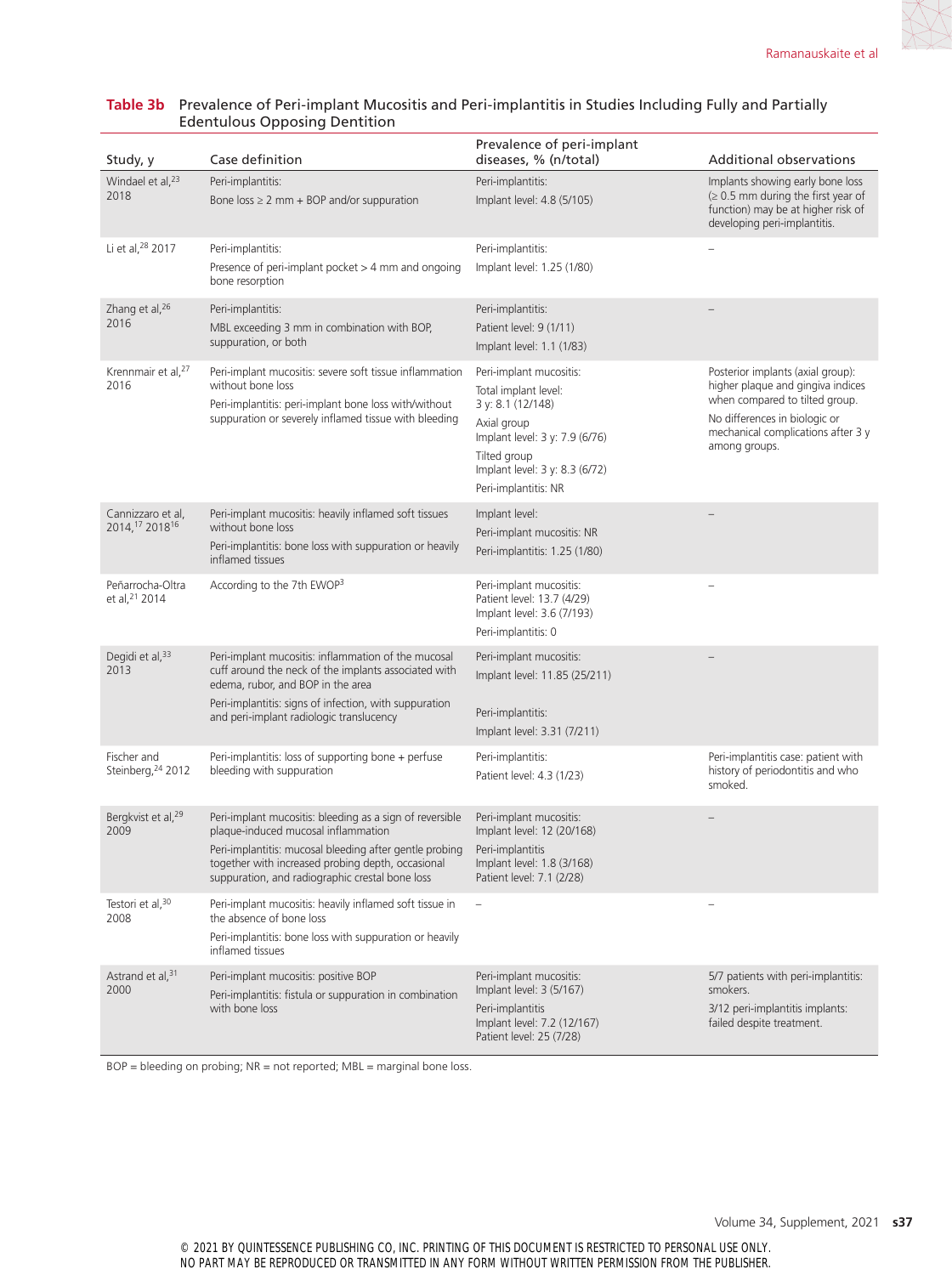

**Fig 1** Flowchart of inclusion process. The interrater agreement for title and abstract screening was κ = 0.96, and for full-text screening was κ = 1.

participants/personnel.18–20 Three domains (incomplete outcome data, selective reporting, and other bias) had a low risk of bias in all of the included RCTs.18–20 A single CCT had an overall high risk of bias according to four domains (random sequence generation, allocation concealment, blinding of outcome assessors, and incomplete outcome data).<sup>21</sup>

Overall, based on the ROBINS-I tool assessments, 7 of 14 studies were judged to have a serious risk of bias according to one, 26 two, 22, 23, 30, 32, 33 or three<sup>28</sup> domains (Table 4b). Six studies appeared to have an overall moderate risk (according to one,  $16,25,31$  two,  $34$  or three  $24,29$ domains), and one study<sup>27</sup> was judged to have an overall high risk of bias (according to one domain). The domain of bias due to deviations from intended interventions had a low risk in all of the investigations. Similarly, of the remaining 13 articles,16,17,22–29,31,34 all articles except for one30 had a low risk of bias in the domain for bias in selection of the reported results. In contrast, the domains for bias due to confounding16,22–26,28–30,32–34 and bias in measurement of outcomes22–24,26,28–34 had a moderate to serious risk in the majority of the studies.

### Patient Characteristics

In total, 810 patients having at least one edentulous arch were included. The patient sample sizes varied from

29<sup>20</sup> to 94<sup>21</sup> for the controlled studies and from 11<sup>26</sup> to 111<sup>22</sup> for the studies lacking controls. The mean age of the included patients ranged from  $34.9$  years<sup>28</sup> to 68.3 years,23 and the ratio of included men and women varied from 0.63<sup>30</sup> to 0.30.<sup>20</sup> In nine studies, edentulous maxillae were rehabilitated with implant-supported restorations,18,19,21,24–26,29–31 and five studies reported on edentulous mandibles.16,20,22,23,27 In the remaining four studies, both edentulous maxillary and mandibular arches were involved.28,32–34

Seven of the included studies recruited only fully edentulous patients, which corresponded to 56% (454/810) of the included patient population.18–20,22,25,32,34 The opposing dentition in the remaining studies was either partially edentulous, $29$  fully or partially edentulous,16,21,23,24,26–28,30 or was not specified.31,33

Thirteen studies excluded patients with systemically compromised health,<sup>16,18,19,21,22,25–31,33</sup> while 3 investigations also enrolled patients with systemically compromised health conditions.23,32,34 The remaining 2 studies did not report on the patients' systemic health conditions.20,24

Smokers were included in eight investigations.16,20,23,25,30–33 The proportion of smoking patients ranged from 9%<sup>32</sup> to 50%.<sup>30,31</sup> Four studies did not report on the patients' smoking habits.22,24,29,34

<sup>© 2021</sup> BY QUINTESSENCE PUBLISHING CO, INC. PRINTING OF THIS DOCUMENT IS RESTRICTED TO PERSONAL USE ONLY. NO PART MAY BE REPRODUCED OR TRANSMITTED IN ANY FORM WITHOUT WRITTEN PERMISSION FROM THE PUBLISHER.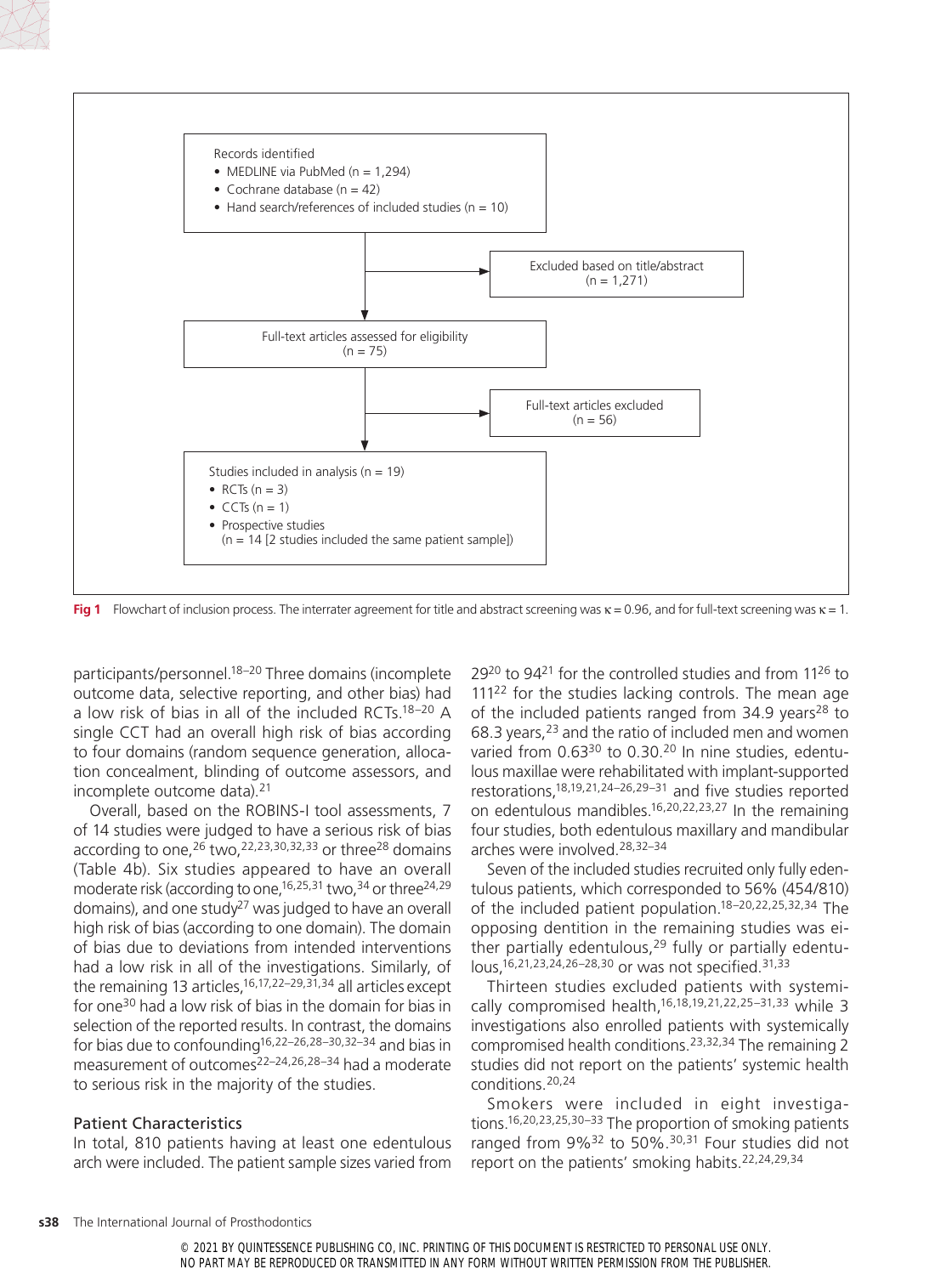| Study, y                                          | Random<br>sequence<br>generation                       | Allocation<br>concealment                                                                                                               | Blinding of<br>particpants/<br>personnel                                             | Blinding of<br>outcome<br>assessors                                                                         | Incomplete<br>outcome data                                                                        | Selective<br>reporting                                               | Other<br>bias                                     | Summary<br>assessment |
|---------------------------------------------------|--------------------------------------------------------|-----------------------------------------------------------------------------------------------------------------------------------------|--------------------------------------------------------------------------------------|-------------------------------------------------------------------------------------------------------------|---------------------------------------------------------------------------------------------------|----------------------------------------------------------------------|---------------------------------------------------|-----------------------|
| Slot et al, 18<br>2019                            | Unclear risk:<br>No information<br>provided.           | Low risk:<br>Patients were<br>randomly allocated<br>to one of the<br>treatment groups<br>by lot with the<br>use of sealed<br>envelopes. | Unclear risk:<br>No information<br>provided.                                         | Low risk:<br><b>Blinding not</b><br>reported, but all<br>measurements<br>were performed<br>by one examiner. | Low risk:<br>Sample size<br>calculation<br>performed, patient<br>dropouts and losses<br>reported. | Low risk:<br>Selective<br>outcome<br>reporting bias<br>not detected. | Low risk:<br>No other<br><b>bias</b><br>detected. | Unclear               |
| Slot et al, 19<br>2016                            | Unclear risk:<br>No information<br>provided.           | Unclear risk:<br>No information<br>provided.                                                                                            | Unclear risk:<br>No information<br>provided.                                         | Unclear risk:<br>No information<br>provided.                                                                | Low risk:<br>Sample size<br>calculation<br>performed, patient<br>dropouts and losses<br>reported. | Low risk:<br>Selective<br>outcome<br>reporting bias<br>not detected. | Low risk:<br>No other<br><b>bias</b><br>detected. | Unclear               |
| Peñarrocha-<br>Oltra et al, <sup>21</sup><br>2014 | High risk:<br><b>No</b><br>randomization<br>performed. | High risk:<br>Choice of<br>procedure was<br>determined at the<br>time of surgery.                                                       | High risk:<br>Choice of<br>procedure was<br>determined<br>at the time of<br>surgery. | Low risk:<br>All<br>measurements<br>were collected<br>by one trained<br>clinician.                          | High risk:<br>No sample size<br>calculation was<br>performed. No<br>patient dropouts.             | Low risk:<br>Selective<br>outcome<br>reporting bias<br>not detected. | Low risk:<br>No other<br><b>bias</b><br>detected. | High                  |
| Stoker et<br>al, 20 2012                          | Unclear risk:<br>No information<br>provided.           | Low risk:<br>Through a<br>computerized<br>random allocation<br>procedure,<br>participants were<br>allocated into 3<br>groups.           | Unclear risk:<br>No information<br>provided.                                         | Unclear risk:<br>No information<br>provided.                                                                | Low risk:<br>Sample size<br>calculation<br>performed, patient<br>dropouts and losses<br>reported. | Low risk:<br>Selective<br>outcome<br>reporting bias<br>not detected. | Low risk:<br>No other<br>bias<br>detected.        | Unclear               |

**Table 4a** Assessment of Risk of Bias for Included Controlled Clinical Studies with the Cochrane Risk of Bias Tool

Patients with a history of periodontitis were involved in four studies,21,23,30,32 in which the proportion of periodontally compromised patients ranged from 52%23,32 to 71%.30 A study by Li et al involved only patients diagnosed with generalized aggressive periodontitis.28 Periodontally compromised patients were excluded in two of the studies,<sup>16,27</sup> and the remaining articles did not provide information regarding patients' periodontal status.

Following placement of the prosthetic restoration, patients were enrolled into a regular maintenance program in half of the included studies.16,18,21,22,25,27,29,32,33 The frequency of the maintenance appointments was indicated to be either every 6 months<sup>16,21,25,29,32,33</sup> or once a year.18,27 Nine studies did not report on a maintenance program.19,20,23,24,26,28,30,31,34

### Definitions of Peri-implant Diseases

Of the 18 selected studies, 4 used the case definitions for peri-implant mucositis and peri-implantitis suggested by the seventh<sup>18,21,22</sup> or eighth<sup>19</sup> European Workshops of Periodontology (EWOP; Tables 3a and 3b). Namely, periimplantitis was defined as the presence of bleeding on probing (BOP), whereas the threshold value for marginal bone loss (MBL) of  $\geq 2$  mm, along with the presence of BOP or suppuration, was used to define peri-implantitis.

The definitions of peri-implant diseases varied within the rest of the studies, with different cut-off values used for the assessed clinical parameters. Particularly, peri-implant mucositis definitions were presented in six of the studies.16,27,29–31,33 Three studies defined periimplant mucositis as severe soft tissue inflammation in the absence of bone loss.16,27,30 In two studies, the presence of bleeding was the criterion used for defining peri-implant mucositis, <sup>29,31</sup> and one definition included the presence of soft tissue inflammation with edema, rubor, and bleeding.<sup>33</sup>

The criteria defining peri-implantitis included presence of bone loss together with BOP and/or suppuration.<sup>16,20,23–34</sup> Bone loss thresholds of  $\geq 2$  mm.<sup>23</sup>  $\geq$  3 mm,<sup>20</sup> or annual bone loss  $>$  0.2 mm<sup>25</sup> were specified in three investigations. For probing depth values,  $>$  5 mm,<sup>28</sup>  $\geq$  6 mm,<sup>20</sup> or an increase in probing depth<sup>29</sup> were used for the definition of peri-implantitis.

#### Implant Characteristics

When the sample sizes of each study were combined, a total of 3,322 implants were included (Table 2). Of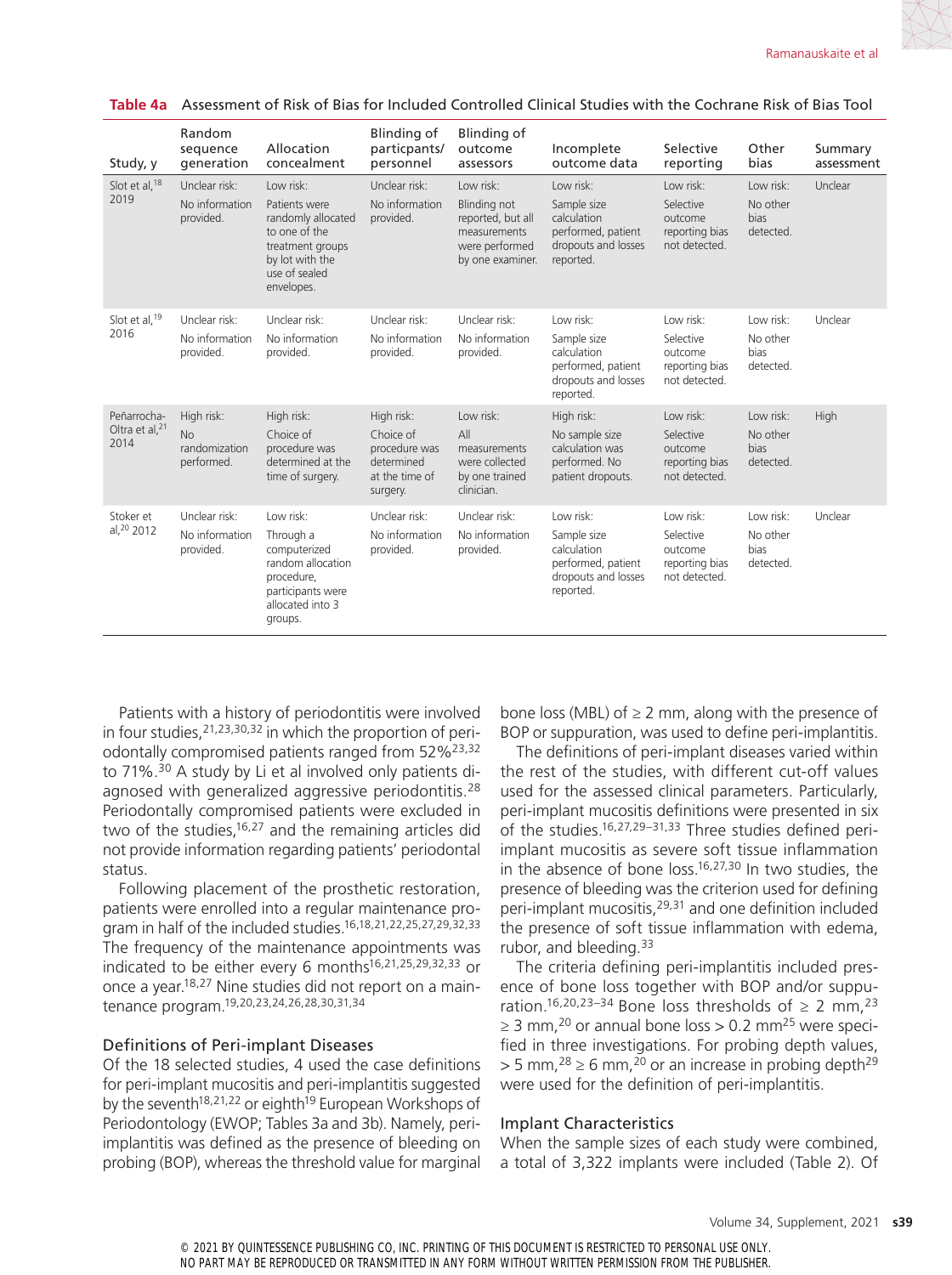

| Study, y                                                | Bias due to<br>confounding                                                                                                 | Bias in selection<br>of participants<br>into the study                                            | Bias in<br>classification of<br>interventions                                                    | Bias due to<br>deviations<br>from intended<br>interventions | Bias due to<br>missing data                                                                                         |
|---------------------------------------------------------|----------------------------------------------------------------------------------------------------------------------------|---------------------------------------------------------------------------------------------------|--------------------------------------------------------------------------------------------------|-------------------------------------------------------------|---------------------------------------------------------------------------------------------------------------------|
| Windael et<br>al, 23 2018                               | Serious:<br>No patient exclusion<br>criteria applied.                                                                      | Low                                                                                               | No comparison<br>performed                                                                       | Low                                                         | Low                                                                                                                 |
| Li et al, 28<br>2017                                    | Serious:<br>Only a specific subgroup<br>of patients was included.                                                          | Serious:<br>Only patients with advanced<br>generalized aggressive<br>periodontitis were included. | No comparison<br>performed                                                                       | Low                                                         | Low                                                                                                                 |
| Zhang et<br>al, 26 2016                                 | Moderate:<br>Patient periodontal<br>status not reported.                                                                   | Low                                                                                               | No comparison<br>performed                                                                       | Low                                                         | Low                                                                                                                 |
| Krennmair<br>et al, $^{27}$<br>2016                     | Low                                                                                                                        | Low                                                                                               | High:<br>Patients were assigned<br>to the treatment groups<br>at the time of surgery.            | Low                                                         | Low                                                                                                                 |
| Cannizzaro<br>et al,<br>$2014,$ <sup>17</sup><br>201816 | Moderate:<br>Patient periodontal<br>status not reported.                                                                   | Low                                                                                               | No comparison<br>performed                                                                       | Low                                                         | Low                                                                                                                 |
| Meijer et<br>al, $^{22}$ 2014                           | Serious:<br>Patient-related factors<br>were not evaluated.                                                                 | High:<br>Patient samples of 2 pros-<br>pective studies were pooled.                               | No comparison<br>performed                                                                       | Low                                                         | Low                                                                                                                 |
| Lopes et<br>al, 32 2015                                 | Serious:<br>Patient-related factors<br>were not evaluated.                                                                 | Low                                                                                               | No comparison<br>performed                                                                       | Low                                                         | Moderate:<br>Statistical analysis is unlikely<br>to remove risk of bias arising<br>from missing data.               |
| Degidi et<br>al, 33 2013                                | Moderate:<br>Patient periodontal<br>status not reported.                                                                   | Low                                                                                               | No comparison<br>performed                                                                       | Low                                                         | Serious:<br>No information provided on<br>statistical analysis to remove risk<br>of bias arising from missing data. |
| Mertens et<br>al, 25 2012                               | Moderate:<br>Patient periodontal<br>status not reported.                                                                   | Low                                                                                               | No comparison<br>performed                                                                       | Low                                                         | Low                                                                                                                 |
| Fischer and<br>Steinberg, 24<br>2012                    | Moderate:<br>Patient periodontal<br>status not reported.<br>Information on the<br>augmentation procedures<br>is not clear. | Low                                                                                               | No comparison<br>performed                                                                       | Low                                                         | Moderate:<br>Statistical analysis is unlikely<br>to remove risk of bias arising<br>from missing data.               |
| Bergkvist et<br>al, <sup>29</sup> 2009                  | Moderate:<br>Patient periodontal<br>status not reported.                                                                   | Low                                                                                               | No comparison<br>performed                                                                       | Low                                                         | Moderate:<br>Statistical analysis did not<br>evaluate risk of bias arising<br>from missing data.                    |
| Testori et<br>al, 30 2008                               | Moderate:<br>Patient periodontal<br>status not reported.                                                                   | Low                                                                                               | Serious:<br>Different patient sample<br>numbers in control<br>and test groups were<br>evaluated. | Low                                                         | Moderate:<br>Statistical analysis did not<br>evaluate risk of bias arising<br>from missing data.                    |
| Astrand et<br>al, 34 2004                               | Moderate:<br>Patient periodontal<br>status not reported.                                                                   | Low                                                                                               | Low                                                                                              | Low                                                         | Low                                                                                                                 |
| Astrand et<br>al, 31 2000                               | Low                                                                                                                        | Low                                                                                               | Low                                                                                              | Low                                                         | Low                                                                                                                 |

#### **s40** The International Journal of Prosthodontics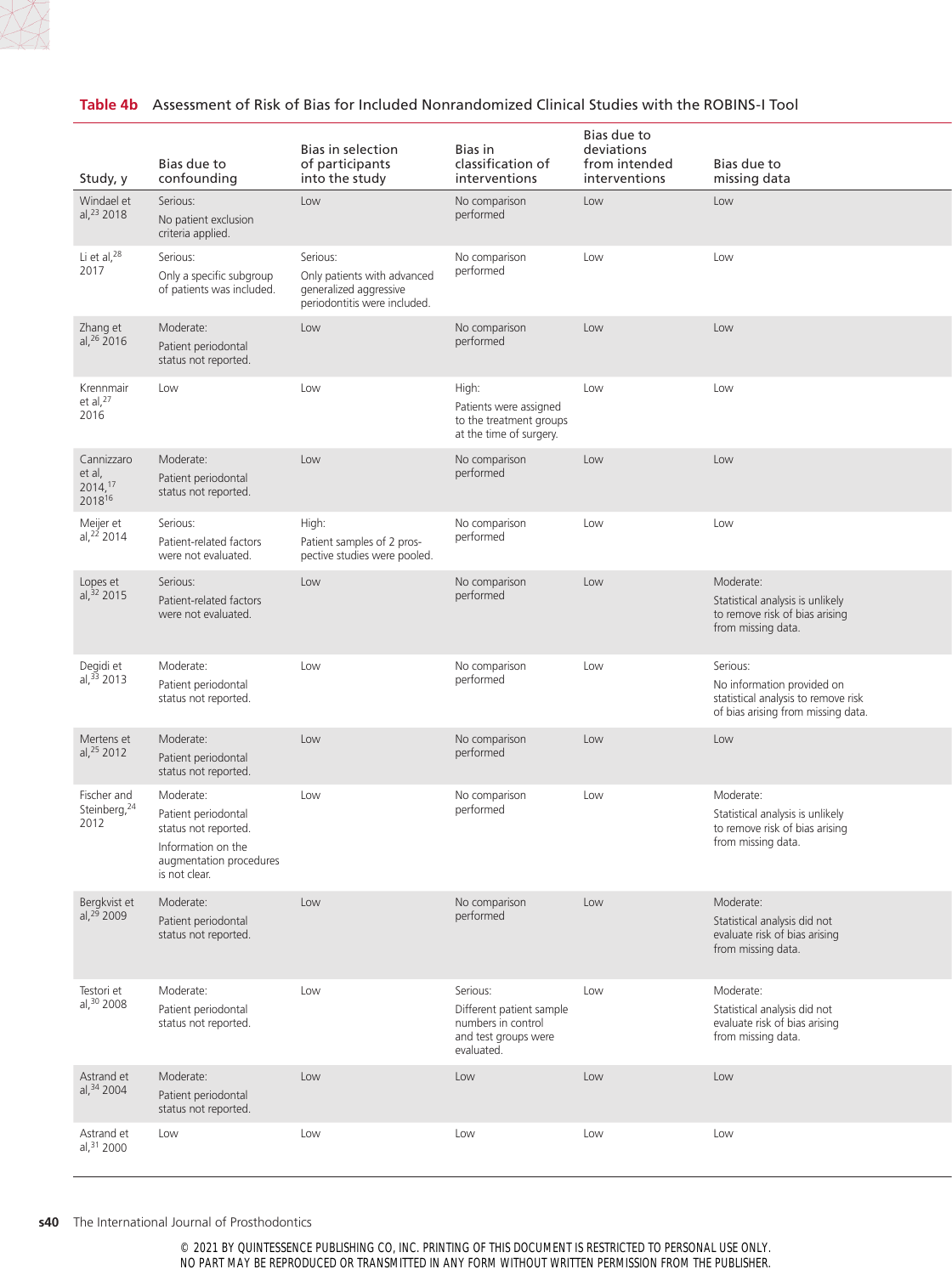| Bias in measurement<br>of outcomes                                                                                                                                                                        | Bias in<br>selection of the<br>reported results                                          | Overall<br>bias |
|-----------------------------------------------------------------------------------------------------------------------------------------------------------------------------------------------------------|------------------------------------------------------------------------------------------|-----------------|
| Serious:<br>No clear information.                                                                                                                                                                         | Low                                                                                      | Serious         |
| Serious:<br>No information provided on who assessed<br>the measurements.                                                                                                                                  | Low                                                                                      | Serious         |
| Serious:<br>No information provided on who assessed<br>the measurements.                                                                                                                                  | Low                                                                                      | Serious         |
| Low                                                                                                                                                                                                       | Low                                                                                      | High            |
| Low                                                                                                                                                                                                       | Low                                                                                      | Moderate        |
| Serious:<br>No information provided on who assessed<br>the measurements.                                                                                                                                  | Low                                                                                      | Serious         |
| Serious:<br>No information provided on who assessed<br>the clinical measurements. Only radiologic<br>evaluation was reported to be performed by<br>one outcome assessor.                                  | Low                                                                                      | Serious         |
| Serious<br>No information provided on who assessed<br>the clinical measurements.                                                                                                                          | Low                                                                                      | Serious         |
| Low                                                                                                                                                                                                       | Low                                                                                      | Moderate        |
| Moderate:<br>No information provided on who assessed<br>the clinical measurements. Only radiologic<br>evaluation was reported to be performed by<br>the same examiner.                                    | Low                                                                                      | Moderate        |
| Moderate:<br>No information provided on who assessed the<br>clinical measurements and peri-implant diagnosis.<br>Only radiologic evaluation was reported to be<br>performed by a single oral radiologist. | Low                                                                                      | Moderate        |
| Moderate:<br>No information provided on who assessed<br>the clinical measurements and biologic<br>complications.                                                                                          | Serious:<br>The outcome measure<br>regarding biologic<br>complications is<br>subjective. | Serious         |
| Moderate:<br>No information provided on who assessed the<br>clinical measurements and biologic complications.                                                                                             | Low                                                                                      | Moderate        |
| Moderate:<br>No clear information provided on who                                                                                                                                                         | Low                                                                                      | Moderate        |

assessed the clinical measurements.

those, 2,280 implants (69%) were inserted in the maxilla, and the remaining 31% (1,042 implants) in the mandible. Immediate implant placement following tooth extraction was performed in one study<sup>28</sup>; two studies included both immediate and delayed implant placement<sup>16,21</sup>; and in the rest of the studies, implants were placed into the healed bone sites. The delayed implant placement was performed as a one-23,29,30,32,33 or two-stage procedure.18–21,24–27,31,34

The mean number of implants inserted in the edentulous mandible ranged from two $16,20,22$  to four to six implants.23,27,28,32,33 Six to eight implants were placed in the edentulous maxilla in the majority of the studies.21,24–26,29,30

Single implant brands were used in 15 out of 18 investigations.16,18–21,23–27,29–33 With regard to the bone augmentation procedures prior to or at the time of implant placement, in one of the included studies, bilateral sinus floor elevation with the lateral approach was performed 3 months prior to implant placement.<sup>18</sup> In two investigations, small dehiscence- or fenestration-type peri-implant defects during implant placement were filled with either a combination of autogenous bone + xenograft (Bio-Oss, Geistlich) + resorbable membrane,19 or with autogenous bone or synthetic bone particles.<sup>21</sup> Two studies did not present data with regard to the presence or absence of bone augmentation procedures, <sup>20,24</sup> whereas in the remaining 13 studies, cases requiring bone augmentation procedures were excluded.16,22,23,25–34

### Prosthetic Rehabilitation

In four of the studies, patients were provided implant-supported overdentures either in the maxilla<sup>18,19</sup> or in the mandible.20,22 Except for one study in which full-arch prostheses were cemented,<sup>26</sup> patients received fixed, screw-retained, fullarch restorations.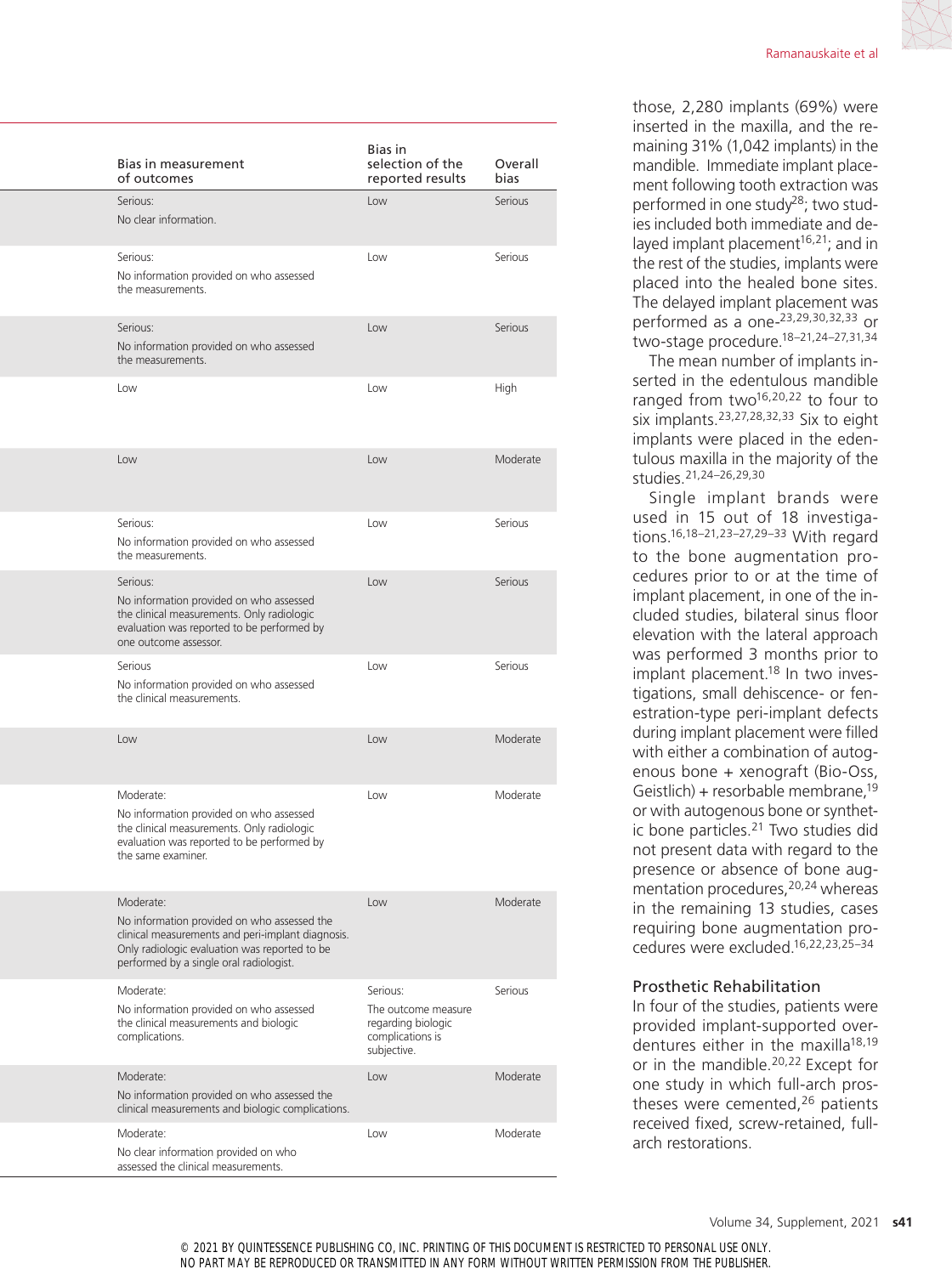In seven of the studies, inserted implants were immediately loaded.16,23,28–30,32,33 One study employed immediate and conventional loading protocols, $21$  and in the study by Zhang et al,  $26$  patients underwent early loading 6 weeks after implant insertion. In the remaining nine studies, implants were conventionally loaded after 2 to  $3^{18-20,22,27}$  or 6 to 7 months<sup>25,31,34</sup> following implant placement.

# Prevalence of Peri-implant Mucositis and Peri-implantitis

### *Studies including only fully edentulous patients*

A single study assessed the prevalence of peri-implant mucositis in edentulous patients restored with implantsupported overdentures at both the patient and implant levels.22 After 5 years of implant function, peri-implant mucositis was detected in 51.9% of the patients, corresponding to 41.2% of the implants. Slightly greater values were noted at the 10-year follow-up (57% and 47%, respectively).22

Based on the data presented in seven investigations with a follow-up period of 5 to 11.26 years,  $18-20,22,25,32,34$ the peri-implantitis prevalence ranged from  $1.5\%^{34}$  to 29.7%22 of patients, and between 2.1%32 and 20.3%22 of implants. With respect to prosthetic restoration, 5%18 to 20.3%<sup>22</sup> of implants and 4.5%<sup>19</sup> to 29.7%<sup>22</sup> of patients restored with implant-supported overdentures presented with peri-implantitis. Lower corresponding values were noted for the patients with implant-supported fixed restorations (implant level:  $1.5\%$ <sup>31</sup> to 8.7%<sup>32</sup>; patient level: 2.1%25,32).

When considering the studies that applied the disease definitions suggested by the previous EWOPs (sixth, 35) seventh, $3$  and eighth $36$ ), $18,19,22$  the peri-implantitis prevalence ranged from 4.5%19 to 29.7%22 of the patients after 5 and 10 years of follow-up, respectively.

# *Studies including fully edentulous and partially edentulous patients with opposing dentition*

Six studies evaluated the prevalence of peri-implant mucositis in patients having at least one edentulous arch.21,27,29–31,33 All patients in the aforementioned studies were restored with fixed full-arch restorations. Following 1 to 10 years of implant function, the peri-implant mucositis prevalence ranged from  $0\%^{30}$  to 13.7%<sup>21</sup> of the patients and from  $0\%^{30}$  to 12% of the implants.<sup>29</sup>

Based on the 10 studies with follow-up periods of 1 to 10 years  $16,21,23,24,26,28-31,33$  the prevalence of periimplantitis ranged from 0%21,30 to 25%31 at the patient level and from  $0\frac{3}{2}$ <sup>1,30</sup> to 7.2%<sup>31</sup> at the implant level.

According to the study using the definitions of the diseases suggested by the seventh  $EWOP<sub>1</sub><sup>3</sup>$  periimplant mucositis occurred in 13.7% of patients, which corresponded to 3.6% of implants.<sup>21</sup> None of the patients developed peri-implantitis during the 1-year follow-up period.21

# **DISCUSSION**

The present systematic review aimed to evaluate the prevalence of peri-implant diseases (ie, peri-implant mucositis and peri-implantitis) in patients restored with implant-supported full-arch restorations. Seven investigations recruited only fully edentulous patients,<sup>18–20,22,25,32,34</sup> while 11 studies included patients having at least one edentulous arch.<sup>16,21,23,25,26-31,33</sup> Based on these findings, fully edentulous patients appeared to develop peri-implant mucositis (57% vs 0% to 13.7%) more often and have a higher range of peri-implantitis–affected implants compared to patients having at least one edentulous arch (2.1% to 20.3% and 0% to 7.2%, respectively). However, it should be pointed out that, based on the patient-level data, the occurrence of peri-implantitis was comparable between the two investigated groups (fully edentulous patients: 1.5% to 29.7%; patients having at least one edentulous arch: 0% to 25%).

In general, the reported prevalence values for periimplant diseases in the included studies are in line with calculations presented in previously published systematic reviews.36–38 Particularly, the reported overall mean prevalence of peri-implant mucositis ranged from 29.5% to 30.7% of the implants<sup>37,38</sup> and from 43% to 63.4% of the patients.<sup>36–38</sup> Accordingly, the mean prevalence of peri-implantitis varied between 9.2% and 9.6% of the implants37,38 and between 18.8% and 22% of the patients.36–38 As indicated by the authors, the high variation in the prevalence values among the studies might be attributed to the different case definitions used for peri-implant diseases. $36-38$  For instance, the application of threshold values for probing depth  $\geq 4$  mm and bone loss  $\geq 2$  mm, respectively, resulted in a periimplantitis prevalence of 20.4% of patients.<sup>39</sup> However, once thresholds of PD  $\geq 6$  mm and bone loss  $\geq 3$  mm were used, the prevalence of peri-implantitis decreased to 11.3%.<sup>39</sup> Likewise, bone loss thresholds of  $> 0.5$  mm and > 3 mm resulted in the prevalence of peri-implantitis of 45% and 10.1% of the patients, respectively.40

Similarly, a major inconsistency among the studies with regard to the case definitions for peri-implant diseases was noted in the present analysis. Only 4 out of 18 investigations15,18,21,22 used diagnostic criteria based on the guidelines established by the previous sixth, seventh, and eighth EWOPs,  $3,35,41$  while in the remaining papers, authors used their own definitions, with different threshold values applied for the clinical (PD, BOP) and radiographic (MBL) parameters. It is important to note that none of the studies assessed the changes in clinical and radiographic parameters compared to the baseline situation (ie, following prosthesis placement), but rather used their cutoff values. Therefore, due to the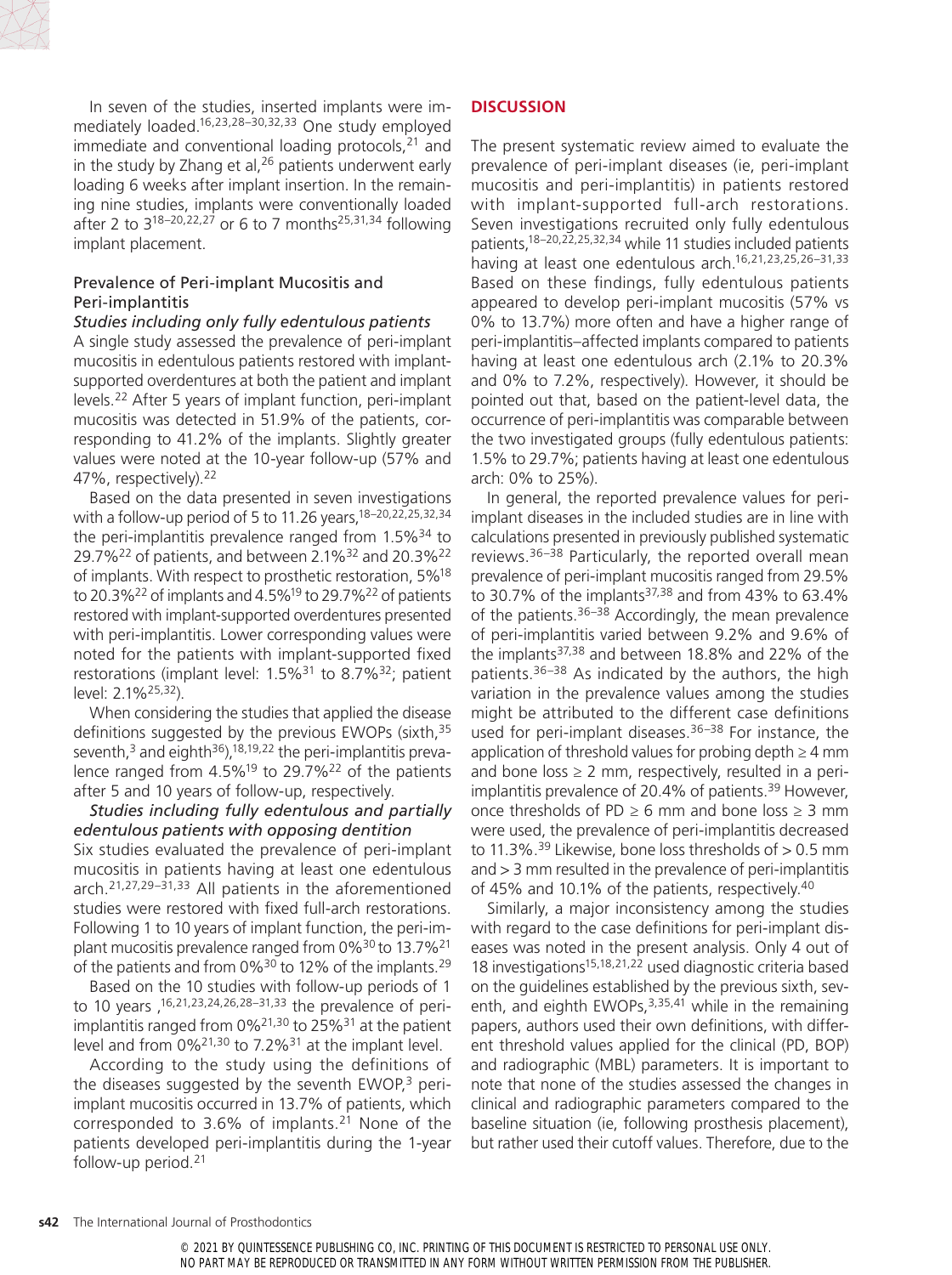varying definitions applied, the reported frequencies of the disease should be interpreted with caution.

A wide variety in definitions for peri-implant diseases has been highlighted in previous reports.<sup>42,43</sup> In congruence with the aforementioned systematic reviews, the apparent inconsistency in the definitions among the included studies might ultimately have an impact on the high variation of the reported prevalence of peri-implant diseases. Nevertheless, despite the inclusion of studies adhering to the case definitions of the eighth EWOP,<sup>41</sup> the estimated prevalence of peri-implantitis was found to be comparable to that reported in the aforementioned studies when all peri-implantitis definitions were pooled (18.5% of patients; range: 1% to 46%44; and 12.8% of implants; range: 0.2% to 63%.44)

It was previously demonstrated that the composition of microbiota found at the peri-implant sulcus is related to the composition detected around the neighboring teeth.6–8 Consequently, some authors have suggested that removal of the remaining periodontally diseased dentition reduces the risk of developing biologic periimplant complications.10,11 However, microbiologic analysis showed that full-mouth tooth extraction did not result in eradication but rather in a reduction of the periodontal pathogens.45,46 Additionally, a prior systematic review evaluated clinical peri-implant tissue conditions among fully and partially edentulous patients.<sup>47</sup> The authors found that even though fully edentulous patients harbored more plaque and significantly higher bleeding indices at their implants than partially edentulous patients, no significant difference was observed in BOP, implant loss, or PDs between the two investigated patient groups.47 Due to a lack of data, no comparison regarding differences in the prevalence of peri-implant mucositis and peri-implantitis between fully and partially edentulous patients was available.<sup>47</sup>

Currently, strong evidence points toward a correlation between peri-implantitis and a history of chronic periodontitis.<sup>5</sup> In particular, over the 10-year period, a higher incidence of peri-implantitis was detected in subjects with a history of periodontitis compared to nonperiodontitis patients (29% vs 6%, respectively).48 Moreover, patients suffering from periodontitis yielded significantly higher odds of developing peri-implantitis after 5 (OR =  $9)^{49}$  and 9 to 14 years (OR = 5).<sup>50</sup> In this context, it should be noted that conflicting data failed to reveal an association between a history of periodontitis and an increased risk for developing peri-implantitis.<sup>51</sup> Similar MBL occurred at tooth and implant sites over a 3-year period, irrespective of the patients' periodontal status (ie, patients susceptible to periodontitis and patients without periodontitis).<sup>52</sup> In the current systematic review, due to considerable inconsistencies when reporting patients' periodontal status among the included studies, no comparison between the occurrence of peri-implant diseases and patients' periodontal health was possible.

With respect to prosthetic rehabilitation type, the results of the current analysis showed a higher frequency of peri-implantitis among edentulous patients restored with implant-supported overdentures than those restored with full-arch fixed restorations (4.5% to 29.7% and 1.5% to 8.7% of patients, respectively). In this context, it should be acknowledged that in the vast majority of cases, the overdentures were supported by bar-splinted dental implants.18–20,22 One of the enrolled clinical investigations found a higher plaque accumulation around the bar-splinted implants than in the overdentures supported by two implants with ball attachments.20 The aforementioned findings might be at least partially explained by the impeded oral hygiene of patients with overdentures supported by bar-splinted implants, which suggests that prosthesis design impacts the cleanability of the implants. Nevertheless, due to a lack of comparative studies, no conclusive remarks could be made regarding the impact of the prosthetic rehabilitation (ie, removable vs fixed) or of the retention mechanism of removable restorations (ie, bar-splinted implants, ball attachment, etc) on the frequency of periimplant tissue disease in edentulous patients.

Further analysis of the findings of the present review revealed that implants showing bone loss of  $\geq 0.5$  mm during the first year of function were shown to be at a higher risk of developing peri-implantitis.<sup>23</sup> In particular, six out of eight implants showing progressive bone loss at the 10-year evaluation had peri-implant bone loss  $\geq$  0.5 mm during the first year of function.<sup>23</sup> In two of the studies, a majority of the patients diagnosed with peri-implantitis (four out of five<sup>20</sup> and five out of seven<sup>31</sup>) were reported to be smokers. Moreover, smokers were found to experience significantly more MBL than nonsmokers  $(P = .002).^{20}$  The comparison of the clinical outcomes of the axially placed or tilted distal implants supporting mandibular full-arch fixed prostheses revealed no difference in the occurrence of biologic complications between the two implant groups (7.9% and 8.3% of the implants diagnosed with peri-implant mucositis, respectively).<sup>27</sup>

To the present authors' knowledge, this is the first systematic review evaluating the prevalence of periimplant diseases in patients with full-arch implantsupported restorations. The observation showing that fully edentulous patients seem to have more implants affected by peri-implantitis corroborates the results of previous studies that assessed the prevalence of periimplant diseases.53–55 In particular, a positive correlation was found between peri-implant diseases and total edentulism (OR =  $5.56^{54}$ ; OR =  $16.1^{53}$ ).<sup>55</sup> As indicated by the authors, this higher risk of developing peri-implantitis might be explained by difficulty in performing adequate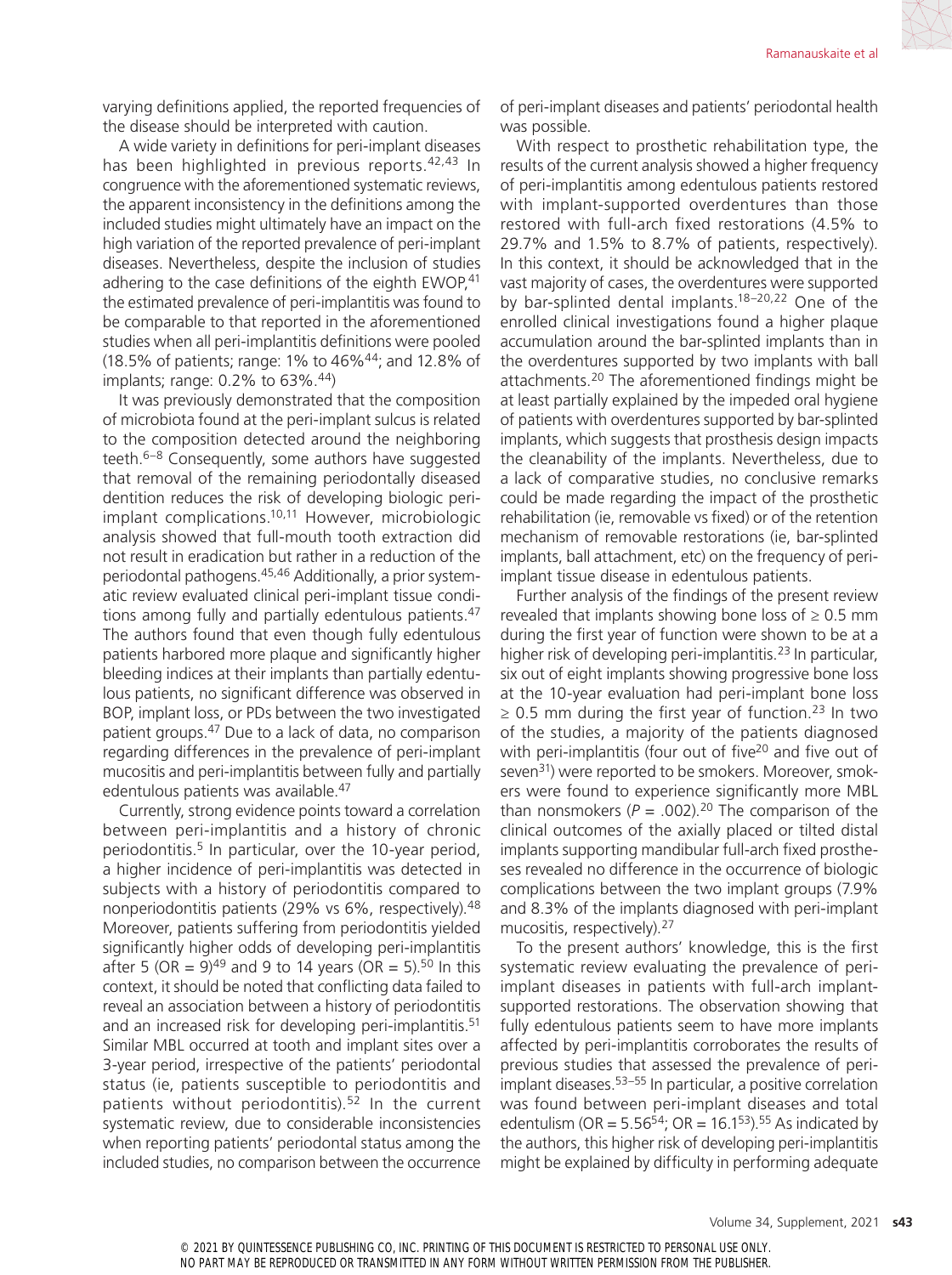oral hygiene and the fact that edentulous patients usually have a history of periodontitis and exhibit a higher inflammatory response to microbiota.<sup>53</sup>

According to the present analysis, factors such as bone loss of  $\geq$  0.5 mm during the first year of function<sup>23</sup> and smoking<sup>20,31</sup> were reported to be associated with the diagnosis of peri-implantitis. Findings regarding smoking are in accordance with previous systematic reviews, where a higher frequency of peri-implant diseases was recorded among patients who smoke.37,38

In the present systematic review, the majority of the patients were restored with conventionally loaded, maxillary, fixed full-arch restorations supported by implants inserted into the healed, nongrafted bone sites. However, taking into account the currently available data, it is not possible to assess whether the prosthetic design (removable or fixed), time of loading (immediate or conventional), implant location (maxilla or mandible), implant type, implant site grafting, and/or time of placement have any influence on the occurrence of peri-implant diseases in patients restored with full-arch implant-supported restorations.

#### **CONCLUSIONS**

Edentulous patients (fully edentulous or patients having at least one edentulous arch) restored with either fixed or removable restorations were frequently affected by peri-implant disease.

### **ACKNOWLEDGMENTS**

The authors report no conflicts of interest related to this article. The study was self-funded by the authors' own departments.

# **REFERENCES**

- 1. Berglundh T, Armitage G, Araujo MG, et al. Peri-implant diseases and conditions: Consensus report of workgroup 4 of the 2017 World Workshop on the Classification of Periodontal and Peri-Implant Diseases and Conditions. J Periodontol 2018;89(suppl 1):s313–s318.
- 2. Jepsen S, Berglundh T, Genco R, et al. Primary prevention of peri-implantitis: Managing peri-implant mucositis. J Clin Periodontol 2015;42(suppl 16):s152–s157.
- 3. Lang NP, Berglundh T, Working Group 4 of the Seventh European Workshop on Periodontology. Periimplant diseases: Where are we now?— Consensus of the Seventh European Workshop on Periodontology. J Clin Periodontol 2011;38(suppl 11):s178–s81.
- 4. Heitz-Mayfield LJA, Salvi GE. Peri-implant mucositis. J Periodontol 2018;89(suppl 1):s257–s266.
- 5. Schwarz F, Derks J, Monje A, Wang HL. Peri-implantitis. J Periodontol 2018;89(suppl 1):s267–s290.
- 6. Canullo L, Peñarrocha-Oltra D, Covani U, Botticelli D, Serino G, Penarrocha M. Clinical and microbiological findings in patients with peri-implantitis: A cross-sectional study. Clin Oral Implants Res 2016;27:376–382.
- 7. Aoki M, Takanashi K, Matsukubo T, et al. Transmission of periodontopathic bacteria from natural teeth to implants. Clin Implant Dent Relat Res 2012;14:406–411.
- 8. Fürst MM, Salvi GE, Lang NP, Persson GR. Bacterial colonization immediately after installation on oral titanium implants. Clin Oral Implants Res 2007;18:501–508.
- 9. van Winkelhoff AJ, Goené RJ, Benschop C, Folmer T. Early colonization of dental implants by putative periodontal pathogens in partially edentulous patients. Clin Oral Implants Res 2000;11:511–520.
- 10. Cortelli JR, Aquino DR, Cortelli SC, et al. Detection of periodontal pathogens in oral mucous membranes of edentulous individuals. J Periodontol 2008;79:1962–1965.
- 11. Stokman MA, van Winkelhoff AJ, Vissink A, Spijkervet FK, Raghoebar GM. Bacterial colonization of the peri-implant sulcus in dentate patients: A prospective observational study. Clin Oral Investig 2017;21:717–724.
- 12. Moher D, Liberati A, Tetzlaff J, Altman DG, PRISMA Group. Preferred reporting items for systematic reviews and meta-analyses: The PRISMA statement. J Clin Epidemiol 2009;62:1006–1012.
- 13. Hämmerle CH, Chen ST, Wilson TG Jr. Consensus statements and recommended clinical procedures regarding the placement of implants in extraction sockets. Int J Oral Maxillofac Implants 2004;19(suppl):s26–s28.
- 14. Higgins JP, Altman DG, Gøtzsche PC, et al. The Cochrane Collaboration's tool for assessing risk of bias in randomised trials. BMJ 2011;343:d5928.
- 15. Sterne JA, Hernán MA, Reeves BC, et al. ROBINS-I: A tool for assessing risk of bias in non-randomised studies of interventions. BMJ 2016;355:i4919.
- 16. Cannizzaro G, Felice P, Ippolito DR, Velasco-Ortega E, Esposito M. Immediate loading of fixed cross-arch prostheses supported by flapless-placed 5 mm or 11.5 mm long implants: 5-year results from a randomised controlled trial. Eur J Oral Implantol 2018;11:295–306.
- 17. Cannizzaro G, Felice P, Boveri M, et al. Immediate loading of two flapless placed mandibular implants supporting cross-arch fixed prostheses: A 3-year follow-up prospective single cohort study. Eur J Oral Implantol 2014;7:89–98.
- 18. Slot W, Raghoebar GM, Cune MS, Vissink A, Meijer HJA. Four or six implants in the maxillary posterior region to support an overdenture: 5-year results from a randomized controlled trial. Clin Oral Implants Res 2019;30:169–177.
- 19. Slot W, Raghoebar GM, Cune MS, Vissink A, Meijer HJ. Maxillary overdentures supported by four or six implants in the anterior region: 5-year results from a randomized controlled trial. J Clin Periodontol 2016;43:1180–1187.
- 20. Stoker G, van Waas R, Wismeijer D. Long-term outcomes of three types of implant-supported mandibular overdentures in smokers. Clin Oral Implants Res 2012;23:925–929.
- 21. Peñarrocha-Oltra D, Peñarrocha-Diago M, Canullo L, Covani U, Peñarrocha M. Patient-reported outcomes of immediate versus conventional loading with fixed full-arch prostheses in the maxilla: A nonrandomized controlled prospective study. Int J Oral Maxillofac Implants 2014;29:690–698.
- 22. Meijer HJ, Raghoebar GM, de Waal YC, Vissink A. Incidence of periimplant mucositis and peri-implantitis in edentulous patients with an implant-retained mandibular overdenture during a 10-year follow-up period. J Clin Periodontol 2014;41:1178–1183.
- 23. Windael S, Vervaeke S, Wijnen L, Jacquet W, De Bruyn H, Collaert B. Ten-year follow-up of dental implants used for immediate loading in the edentulous mandible: A prospective clinical study. Clin Implant Dent Relat Res 2018;20:515–521.
- 24. Fischer K, Stenberg T. Prospective 10-year cohort study based on a randomized controlled trial (RCT) on implant-supported full-arch maxillary prostheses. Part 1: Sandblasted and acid-etched implants and mucosal tissue. Clin Implant Dent Relat Res 2012;14:808–815.
- 25. Mertens C, Steveling HG, Stucke K, Pretzl B, Meyer-Bäumer A. Fixed implant-retained rehabilitation of the edentulous maxilla: 11-year results of a prospective study. Clin Implant Dent Relat Res 2012;14:816–827.
- 26. Zhang XX, Shi JY, Gu YX, Lai HC. Long-term outcomes of early loading of Straumann implant-supported fixed segmented bridgeworks in edentulous maxillae: A 10-year prospective study. Clin Implant Dent Relat Res 2016;18:1227–1237.
- 27. Krennmair S, Weinländer M, Malek M, Forstner T, Krennmair G, Stimmelmayr M. Mandibular full-arch fixed prostheses supported on 4 implants with either axial or tilted distal implants: A 3-year prospective study. Clin Implant Dent Relat Res 2016;18:1119–1133.
- 28. Li S, Di P, Zhang Y, Lin Y. Immediate implant and rehabilitation based on All-on-4 concept in patients with generalized aggressive periodontitis: A medium-term prospective study. Clin Implant Dent Relat Res 2017;19:559–571.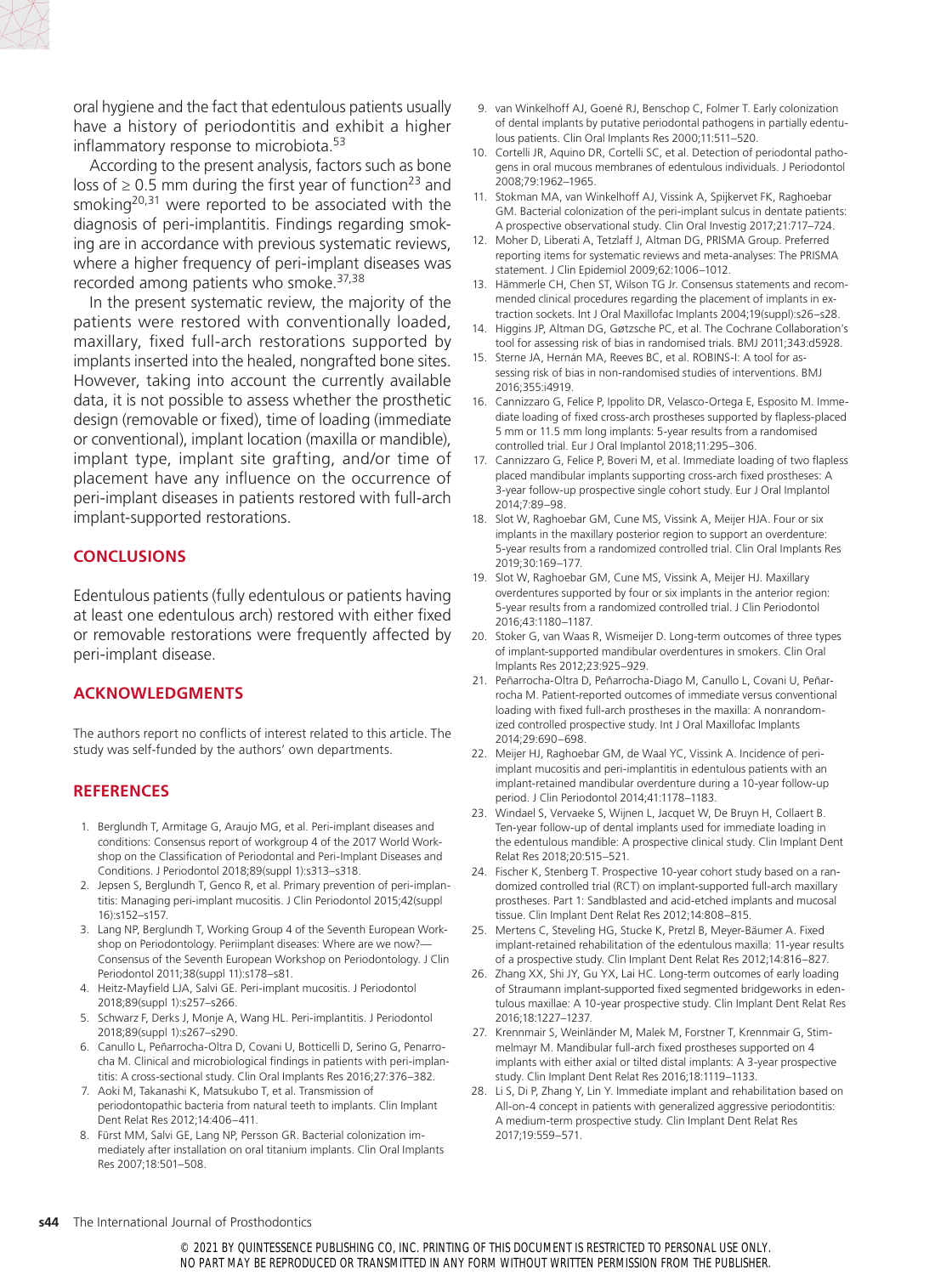- 29. Bergkvist G, Nilner K, Sahlholm S, Karlsson U, Lindh C. Immediate loading of implants in the edentulous maxilla: Use of an interim fixed prosthesis followed by a permanent fixed prosthesis: A 32-month prospective radiological and clinical study. Clin Implant Dent Relat Res 2009;11:1–10.
- 30. Testori T, Del Fabbro M, Capelli M, Zuffetti F, Francetti L, Weinstein RL. Immediate occlusal loading and tilted implants for the rehabilitation of the atrophic edentulous maxilla: 1-year interim results of a multicenter prospective study. Clin Oral Implants Res 2008;19:227–232.
- 31. Astrand P, Anzén B, Karlsson U, Sahlholm S, Svärdström P, Hellem S. Nonsubmerged implants in the treatment of the edentulous upper jaw: A prospective clinical and radiographic study of ITI implants—Results after 1 year. Clin Implant Dent Relat Res 2000;2:166–174.
- 32. Lopes A, Maló P, de Araújo Nobre M, Sanchez-Fernández E. The Nobel-Guide All-on-4 treatment concept for rehabilitation of edentulous jaws: A prospective report on medium- and long-term outcomes. Clin Implant Dent Relat Res 2015;17(suppl 2):e406–e416.
- 33. Degidi M, Nardi D, Piattelli A. A six-year follow-up of full-arch immediate restorations fabricated with an intraoral welding technique. Implant Dent 2013;22:224–231.
- 34. Astrand P, Engquist B, Dahlgren S, Gröndahl K, Engquist E, Feldmann H. Astra Tech and Brånemark system implants: A 5-year prospective study of marginal bone reactions. Clin Oral Implants Res 2004;15:413–420.
- 35. Lindhe J, Meyle J, Group D of European Workshop on Periodontology. Peri-implant diseases: Consensus Report of the Sixth European Workshop on Periodontology. J Clin Periodontol 2008;35(8 suppl):s282–s285.
- 36. Derks J, Tomasi C. Peri-implant health and disease. A systematic review of current epidemiology. J Clin Periodontol 2015;42(suppl 16):s158–s171.
- 37. Atieh MA, Alsabeeha NH, Faggion CM Jr, Duncan WJ. The frequency of peri-implant diseases: A systematic review and meta-analysis. J Periodontol 2013;84:1586–1598.
- 38. Lee CT, Huang YW, Zhu L, Weltman R. Prevalences of peri-implantitis and peri-implant mucositis: Systematic review and meta-analysis. J Dent 2017;62:1–12.
- 39. Koldsland OC, Scheie AA, Aass AM. Prevalence of peri-implantitis related to severity of the disease with different degrees of bone loss. J Periodontol 2010;81:231–238.
- 40. Derks J, Schaller D, Håkansson J, Wennström JL, Tomasi C, Berglundh T. Effectiveness of implant therapy analyzed in a Swedish population: Prevalence of peri-implantitis. J Dent Res 2016;95:43–49.
- 41. Sanz M, Chapple IL, Working Group 4 of the VIII European Workshop on Periodontology. Clinical research on peri-implant diseases: Consensus report of Working Group 4. J Clin Periodontol 2012;39(suppl 12):s202–s206.
- 42. Ramanauskaite A, Juodzbalys G. Diagnostic principles of peri-implantitis: A systematic review and guidelines for peri-implantitis diagnosis proposal. J Oral Maxillofac Res 2016;7:e8.
- 43. Peri-implant mucositis and peri-implantitis: A current understanding of their diagnoses and clinical implications. J Periodontol 2013;84:436–443.
- 44. Rakic M, Galindo-Moreno P, Monje A, et al. How frequent does periimplantitis occur? A systematic review and meta-analysis. Clin Oral Investig 2018;22:1805–1816.
- 45. Quirynen M, Van Assche N. Microbial changes after full-mouth tooth extraction, followed by 2-stage implant placement. J Clin Periodontol 2011;38:581–589.
- 46. Van Assche N, Van Essche M, Pauwels M, Teughels W, Quirynen M. Do periodontopathogens disappear after full-mouth tooth extraction? J Clin Periodontol 2009;36:1043–1047.
- 47. de Waal YC, van Winkelhoff AJ, Meijer HJ, Raghoebar GM, Winkel EG. Differences in peri-implant conditions between fully and partially edentulous subjects: A systematic review. J Clin Periodontol 2013;40:266–286.
- 48. Karoussis IK, Müller S, Salvi GE, Heitz-Mayfield LJ, Brägger U, Lang NP. Association between periodontal and peri-implant conditions: A 10-year prospective study. Clin Oral Implants Res 2004;15:1–7.
- 49. Costa FO, Takenaka-Martinez S, Cota LO, Ferreira SD, da Silva G, Costa JE. Peri-implant disease in subjects with and without preventive maintenance: A 5-year follow-up. J Clin Periodontol 2012;39:173–181.
- 50. Roos-Jansåker AM, Renvert H, Lindahl C, Renvert S. Nine- to fourteenyear follow-up of implant treatment. Part III: Factors associated with peri-implant lesions. J Clin Periodontol 2006;33:296–301.
- 51. Rokn A, Aslroosta H, Akbari S, Najafi H, Zayeri F, Hashemi K. Prevalence of peri-implantitis in patients not participating in well-designed supportive periodontal treatments: A cross-sectional study. Clin Oral Implants Res 2017;28:314–319.
- 52. Cecchinato D, Marino M, Lindhe J. Bone loss at implants and teeth in the same segment of the dentition in partially dentate subjects. Clin Oral Implants Res 2017;28:626–630.
- 53. Dalago HR, Schuldt Filho G, Rodrigues MAD, Renvert S, Bianchini MA. Risk indicators for peri-implantitis. A cross-sectional study with 916 implants. Clin Oral Implants Res 2017;28:144–150.
- 54. Marrone A, Lasserre J, Bercy P, Brecx MC. Prevalence and risk factors for peri-implant disease in Belgian adults. Clin Oral Implants Res 2013;24:934–940.
- 55. Rodrigo D, Sanz-Sánchez I, Figuero E, et al. Prevalence and risk indicators of peri-implant diseases in Spain. J Clin Periodontol 2018;45:1510–1520.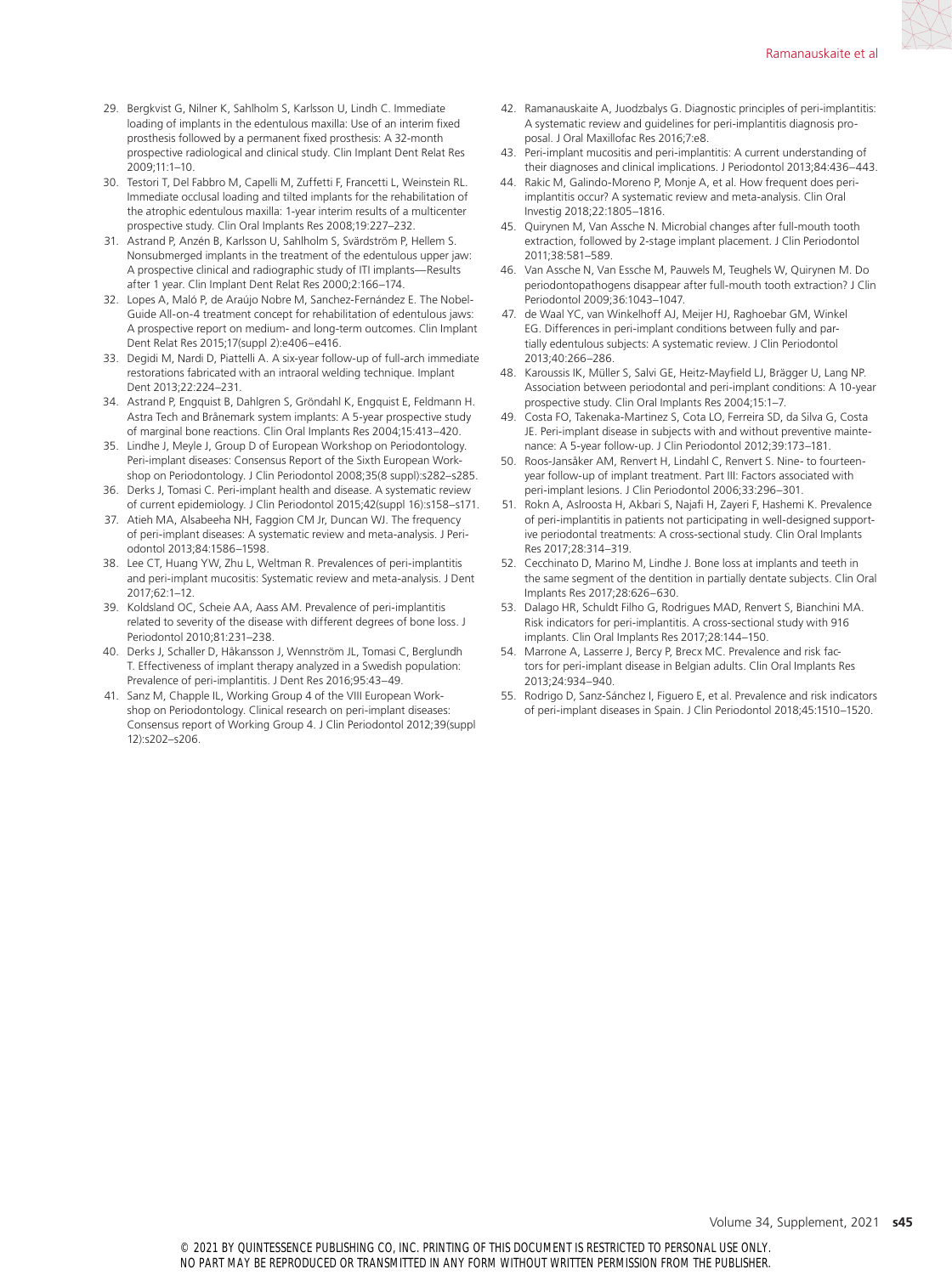# Did Not Evaluate Prevalence of Peri-implant Diseases

*PubMed Search*

- 1. Primo BT, Mezzari LM, da Fontoura Frasca LC, Linderman R, Rivaldo EG. Clinical and radiographic assessment of three-implant–supported fixed prosthesis rehabilitation of the edentulous mandible: Immediate versus delayed loading. Int J Oral Maxillofac Implants 2018;33:653–660.
- 2. Cannizzaro G, Gastaldi G, Gherlone E, et al. Two or three machined vs roughened surface dental implants loaded immediately supporting total fixed prostheses: 1-year results from a randomised controlled trial. Eur J Oral Implantol 2017;10:279–291.
- 3. Giannakopoulos NN, Ariaans K, Eberhard L, Klotz AL, Oh K, Kappel S. Immediate and delayed loading of two-piece reduced-diameter implants with locator-analog attachments in edentulous mandibles: One-year results from a randomized clinical trial examining clinical outcome and patient expectation. Clin Implant Dent Relat Res 2017;19:643–653.
- 4. Ayna M, Gülses A, Acil A. A comparative study on 7-year results of "All-on-Four" immediate-function concept for completely edentulous mandibles: Metal-ceramic vs. bar-retained superstructures. Odontology 2018;106:73–82.
- 5. Elsyad MA, Shaheen NH, Ashmawy TM. Long-term clinical and prosthetic outcomes of soft liner and clip attachments for bar/implant overdentures: A randomised controlled clinical trial. J Oral Rehabil 2017;44:472–480.
- 6. Faria PE, Masalskas B, Heyden A, Rasmusson L, Salata LA. Immediate loading of implants in the edentulous mandible: A multicentre study. Oral Maxillofac Surg 2016;20:385–390.
- 7. Elsyad MA, Alokda MM, Gebreel AA, Hammouda NI, Habib AA. Effect of two designs of implant-supported overdentures on peri-implant and posterior mandibular bone resorptions: A 5-year prospective radiographic study. Clin Oral Implants Res 2017;28:e184–e192.
- 8. Meloni SM, Tallarico M, Pisano M, Xhanari E, Canullo L. Immediate loading of fixed complete denture prosthesis supported by 4-8 implants placed using guided surgery: A 5-year prospective study on 66 patients with 356 implants. Clin Implant Dent Relat Res 2017;19:195–206.
- 9. Urban IA, Monje A, Lozada JL, Wang HL. Long-term evaluation of periimplant bone level after reconstruction of severely atrophic edentulous maxilla via vertical and horizontal guided bone regeneration in combination with sinus augmentation: A case series with 1 to 15 years of loading. Clin Implant Dent Relat Res 2017;19:46–55.
- 10. Gomes JA, Sartori IAM, Able FB, de Oliveira Silva TS, do Nascimento C. Microbiological and clinical outcomes of fixed complete-arch mandibular prostheses supported by immediate implants in individuals with history of chronic periodontitis. Clin Oral Implants Res 2017;28:734–741.
- 11. Pozzi A, Tallarico M, Moy PK. Four-implant overdenture fully supported by a CAD-CAM titanium bar: A single-cohort prospective 1-year preliminary study. Prosthet Dent 2016;116:516–523.
- 12. Schincaglia GP, Rubin S, Thacker S, Dhingra A, Trombelli L, Ioannidou E. Marginal bone response around immediate- and delayed-loading implants supporting a Locator-retained mandibular overdenture: A randomized controlled study. Int J Oral Maxillofac Implants 2016;31:448–458.
- 13. Esposito M, Felice P, Barausse C, Pistilli R, Grandi G, Simion M. Immediately loaded machined versus rough surface dental implants in edentulous jaws: One-year postloading results of a pilot randomised controlled trial. Eur J Oral Implantol 2015;8:387–396.
- 14. Tallarico M, Meloni SM, Canullo L, Caneva M, Polizzi G. Five-year results of a randomized controlled trial comparing patients rehabilitated with immediately loaded maxillary cross-arch fixed dental prosthesis supported by four or six implants placed using guided surgery. Clin Implant Dent Relat Res 2016;18:965–972.
- 15. Pozzi A, Tallarico M, Moy PK. Immediate loading with a novel implant featured by variable-threaded geometry, internal conical connection and platform shifting: Three-year results from a prospective cohort study. Eur J Oral Implantol 2015;8:51–63.
- 16. Zou D, Wu Y, Huang W, et al. A 3-year prospective clinical study of telescopic crown, bar, and locator attachments for removable four implantsupported maxillary overdentures. Int J Prosthodont 2013;26:566–573.
- 17. Friberg B, Jemt T. Rehabilitation of edentulous mandibles by means of osseointegrated implants: A 5-year follow-up study on one or two-stage surgery, number of implants, implant surfaces, and age at surgery. Clin Implant Dent Relat Res 2015;17:413–424.
- 18. Frisch E, Ziebolz D, Ratka-Krüger P, Rinke S. Double crown-retained maxillary overdentures: 5-year follow-up. Clin Implant Dent Relat Res 2015;17:22–31.
- 19. Roe P, Kan JY, Rungcharassaeng K, Lozada JL. Immediate loading of unsplinted implants in the anterior mandible for overdentures: 3-year results. Int J Oral Maxillofac Implants 2011;26:1296–1302.
- 20. Fischer K, Stenberg T. Prospective 10-year cohort study based on a randomized, controlled trial (RCT) on implant-supported full-arch maxillary prostheses. Part II: Prosthetic outcomes and maintenance. Clin Implant Dent Relat Res 2013;15:498–508.
- 21. Pieri F, Aldini NN, Fini M, Marchetti C, Corinaldesi G. Immediate fixed implant rehabilitation of the atrophic edentulous maxilla after bilateral sinus floor augmentation: A 12-month pilot study. Clin Implant Dent Relat Res 2012;14(suppl 1):e67–e82.
- 22. Krennmair G, Seemann R, Weinländer M, Piehslinger E. Comparison of ball and telescopic crown attachments in implant-retained mandibular overdentures: A 5-year prospective study. Int J Oral Maxillofac Implants 2011;26:598–606.
- 23. Bressan E, Tomasi C, Stellini E, Sivolella S, Favero G, Berglundh T. Implant-supported mandibular overdentures: A cross-sectional study. Clin Oral Implants Res 2012;23:814–819.
- 24. Akoglu B, Ucankale M, Ozkan Y, Kulak-Ozkan Y. Five-year treatment outcomes with three brands of implants supporting mandibular overdentures. Int J Oral Maxillofac Implants 2011;26:188–194.
- 25. Mangano C, Mangano F, Shibli JA, Ricci M, Sammons RL, Figliuzzi M. Morse taper connection implants supporting "planned" maxillary and mandibular bar-retained overdentures: A 5-year prospective multicenter study. Clin Oral Implants Res 2011;22:1117–1124.
- 26. Degidi M, Nardi D, Piattelli A. Immediate loading of the edentulous maxilla with a definitive restoration supported by an intraorally welded titanium bar and tilted implants. Int J Oral Maxillofac Implants 2010;25:1175–1182.
- 27. Gallucci GO, Doughtie CB, Hwang JW, Fiorellini JP, Weber HP. Five-year results of fixed implant-supported rehabilitations with distal cantilevers for the edentulous mandible. Clin Oral Implants Res 2009;20:601–607.
- 28. Marzola R, Scotti R, Fazi G, Schincaglia GP. Immediate loading of two implants supporting a ball attachment-retained mandibular overdenture: A prospective clinical study. Clin Implant Dent Relat Res 2007;9:136–143.
- 29. Ortorp A, Jemt T. Clinical experiences with laser-welded titanium frameworks supported by implants in the edentulous mandible: A 10-year follow-up study. Clin Implant Dent Relat Res 2006;8:198–209.
- 30. Jemt T, Johansson J. Implant treatment in the edentulous maxillae: A 15-year follow-up study on 76 consecutive patients provided with fixed prostheses. Clin Implant Dent Relat Res 2006;8:61–69.
- 31. Krennmair G, Weinländer M, Krainhöfner M, Piehslinger E. Implantsupported mandibular overdentures retained with ball or telescopic crown attachments: A 3-year prospective study. Int J Prosthodont 2006;19:164–170.
- 32. Farzad P, Andersson L, Gunnarsson S, Sharma P. Implant stability, tissue conditions, and patient self-evaluation after treatment with osseointegrated implants in the posterior mandible. Clin Implant Dent Relat Res 2004;6:24–32.
- 33. Ekelund JA, Lindquist LW, Carlsson GE, Jemt T. Implant treatment in the edentulous mandible: A prospective study on Brånemark system implants over more than 20 years. Int J Prosthodont 2003;16:602–608.
- 34. Mau J, Behneke A, Behneke N, et al. Randomized multicenter comparison of 2 IMZ and 4 TPS screw implants supporting bar-retained overdentures in 425 edentulous mandibles. Int J Oral Maxillofac Implants 2003;18:835–847.
- 35. Yi SW, Ericsson I, Kim CK, Carlsson GE, Nilner K. Implant-supported fixed prostheses for the rehabilitation of periodontally compromised dentitions: A 3-year prospective clinical study. Clin Implant Dent Relat Res 2001;3:125–134.
- 36. Inan O, Aykent F, Alptekin N. Implant-supported overdenture therapy: A 3- to 8-year prospective study. Implant Dent 2000;9:369–373.
- 37. Zitzmann NU, Marinello CP. Treatment outcomes of fixed or removable implant-supported prostheses in the edentulous maxilla. Part II: Clinical findings. J Prosthet Dent 2000;83:434–442.
- 38. Cooper LF, Moriarty JD, Guckes AD, et al. Five-year prospective evaluation of mandibular overdentures retained by two microthreaded, TiOblast nonsplinted implants and retentive ball anchors. Int J Oral Maxillofac Implants 2008;23:696–704.